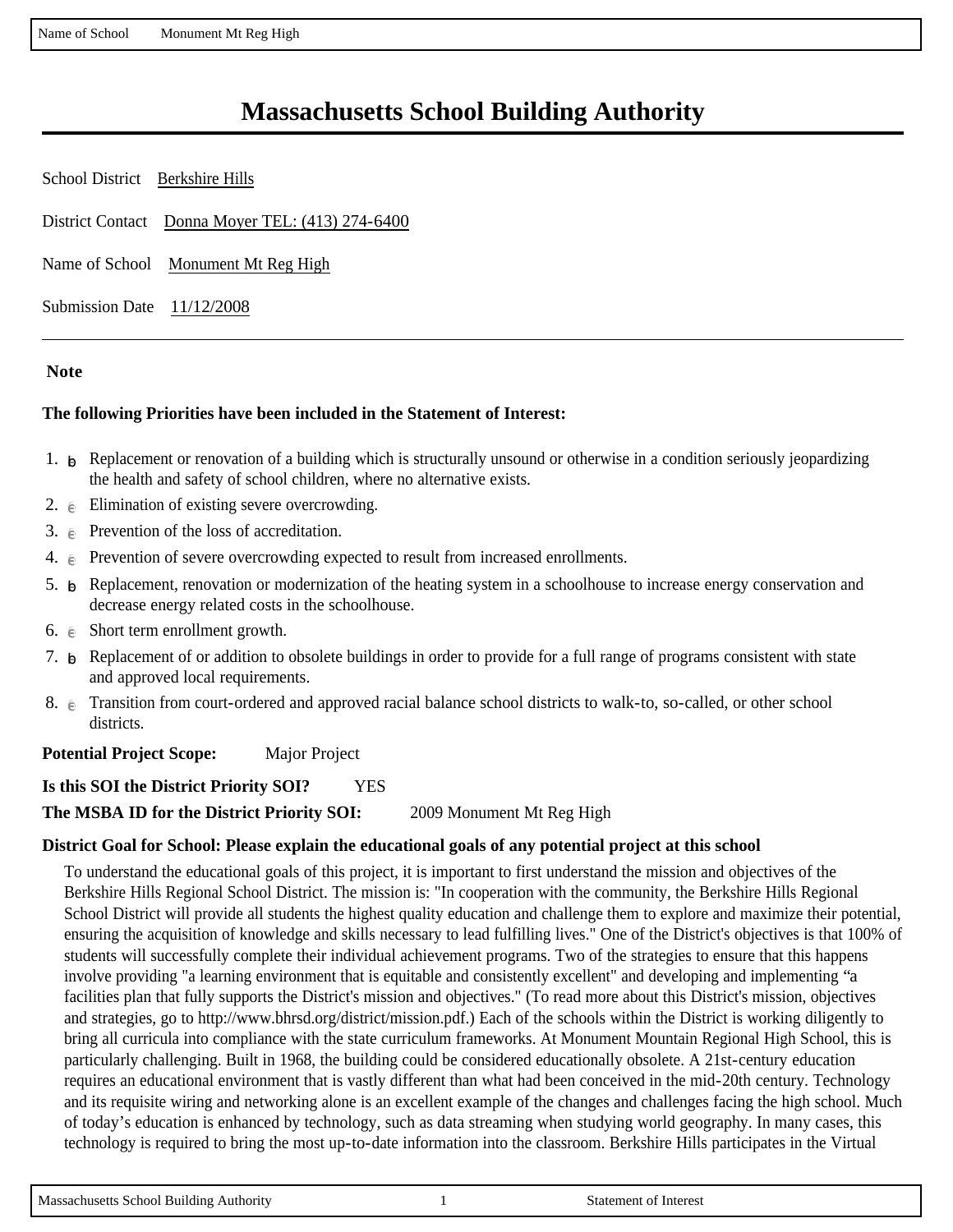High School, in collaboration with the other members of the South Berkshire Educational Collaborative. This type of instruction provides the District with entirely new access to a variety of class options. The proposed project would include reconfiguration of the technology infrastructure to facilitate distribution of data. It would also include upgrades to science labs that no longer meet today's educational requirements. The physical education department was designed based on a sports concept, not a wellness concept. Therefore the project would include upgrades to the gymnasium, including wellness facilities. As the reader will see, the objectives of providing an educational experience that allows each student to achieve his or her greatest academic potential is hampered by the current high school. Within our goal is the understanding that all students, no matter what their abilities or challenges, will succeed to the best of his or her abilities. Unfortunately, the building is not configured to truly make this possible. There are is only one minimally accessible bathroom in the school and the entire horticulture program is not handicapped accessible. The ability to meet state frameworks is also hampered. Additionally, the District works to provide a safe learning environment for all students. Unlike the new elementary and middle schools on the campus, the building is not equipped with a security system, nor does it have a fire-suppression system. You will also see that the examples provided here for inclusion within the project are only a small part of the necessary upgrades. The School Committee recognizes the need to provide a facility that reflects today's educational requirements to ensure that Berkshire Hills is able to meet its mission and objectives.

#### **Is this part of a larger facilities plan?** YES

**If "YES", please provide the following:**

**Facilities Plan Date:** 8/29/2009

**Planning Firm:** Roy S. Brown Architects

**Please provide an overview of the plan including as much detail as necessary to describe the plan, its goals and how the school facility that is the subject of this SOI fits into that plan:**

In the spring of 2007, Roy S. Brown Architects prepared a feasibility study for the high school building. This study included an evaluation of the building, architecturally and structurally, as well as an evaluation of the HVAC, plumbing and electrical systems. A Massachusetts state building code compliance analysis was requested as well as a list of prioritized recommendations in all of the above areas with corresponding budget estimates for corrections and renovations. In addition, there was a Facilities Improvement Plan for: the greenhouse; auto shop: telephone system; fire alarm system; science labs; and, library. The final component was to create an energy audit for the building and for an opinion regarding the process to follow for installing a sprinkler system. The entire study will be mailed for your reference.

**Please provide the current student to teacher ratios at the school facility that is the subject of this SOI: 20 students per teacher.**

**Please provide the originally planned student to teacher ratios at the school facility that is the subject of this SOI: 20 students per teacher.**

Is there overcrowding at the school facility? NO

**If "YES", please describe in detail, including specific examples of the overcrowding.**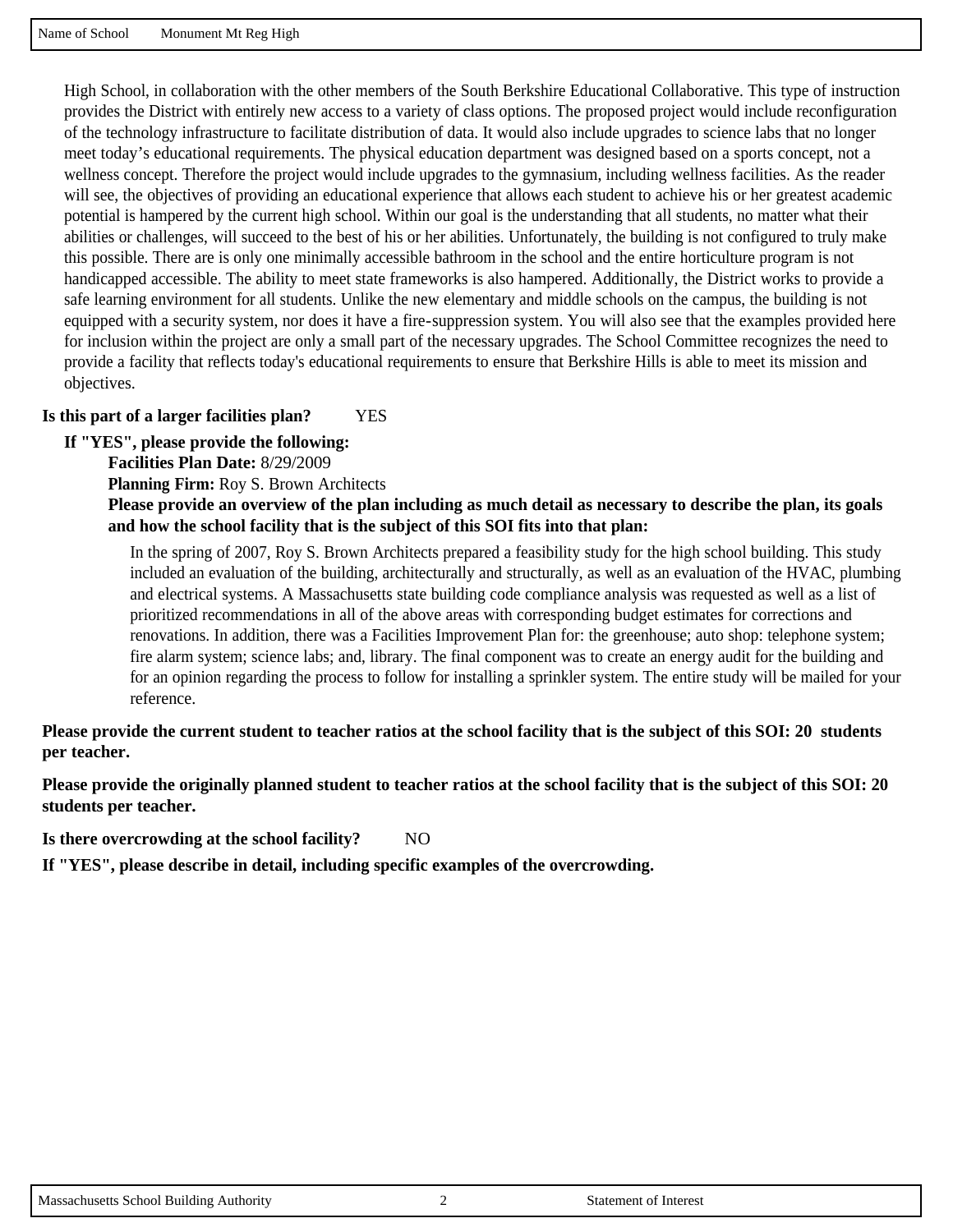# **General Description**

#### **SITE DESCRIPTION: Please provide a detailed description of the current site and any known existing conditions that would impact a potential project at the site (maximum of 5000 characters).:**

With the construction of new elementary school and middle schools, the Berkshire Hills Regional School District consolidated a wide-spread school system into a self-contained campus on approximately 50 acres off Route 7 in Great Barrington, Massachusetts, in the southern Berkshires. Monument Mountain Regional High School sits on top of a hill overlooking the rest of the campus and is bordered by Route 7 on the west, Muddy Brook Regional Elementary School on the south and wood land on the north and east. Much of the property to the east is protected by the Trustees of the Reservation. Areas to the far north of the property are considered wetlands. None of the exisiting conditions of the surrounding property should impact the potential project due to the proposed project scope.

#### **BUILDING ENCLOSURE: Please provide a detailed description of the building enclosure, types of construction materials used, and any known problems or existing conditions (maximum of 5000 characters).:**

Building Enclosure: The building envelope is made of cinder block with a brick façade on a one-story structure. There are structural steel beams throughout the building.

- All of the exterior walls are 40 years old (building's first year was 1968).
- There have been no known repairs or replacements of the exterior walls.
- The current roof system was installed September 21, 1998 (date of substantial completion).
- All of the windows in the building are also 40 years old. They are single paned windows most of which run the from ground level to the ceiling all along the first floor.

#### **Age of EXTERIOR WALLS (In Years):** 40

**Year of Last Repair or Replacement:** 1968

#### **Description of Last Repair or Replacement:**

No known repairs or replacements.

#### **Age of ROOF(In Years):** 10

**Year of Last Repair or Replacement:** 1998

#### **Description of Last Repair or Replacement:**

Roof system was completely replaced in 1998, with the removal of the old system and installation of a complete new roof.

#### **Age of WINDOWS(In Years):** 40

**Year of Last Repair or Replacement:** 1968

#### **Description of Last Repair or Replacement:**

Panes are replaced with similar single-pane glass as they are broken.

#### **MECHANICAL and ELECTRICAL SYSTEMS: Please provide a detailed description of the current mechanical and electrical systems, and any known problems or existing conditions (maximum of 5000 characters).:**

MMRHS has a hot water heating system serviced by two boilers. The boilers are HB Smith Mils 640, 20 sections. The burners are industrial combustion Model MMG 23S. The rating of each boiler/burner is 6,800,000 BTU/hr gross output. The burners are dual fuel, natural gas and number 2 fuel oil. The oil is stored in an underground single-walled 15,000 gallon storage tank. The oil piping within the boiler room has been replaced with copper piping and pressed fittings.

There is also a dedicated gas-fired hot water boiler, an H. B. Smith 28A. This boiler provides hot water to two 1,050 gallon indirect water heaters.

There are two zones (north and south halves of the building) served by three circulating pumps. One pump is designated as a stand-by for the two zones. The pumps are 10hp each and are furnished with high efficiency motors.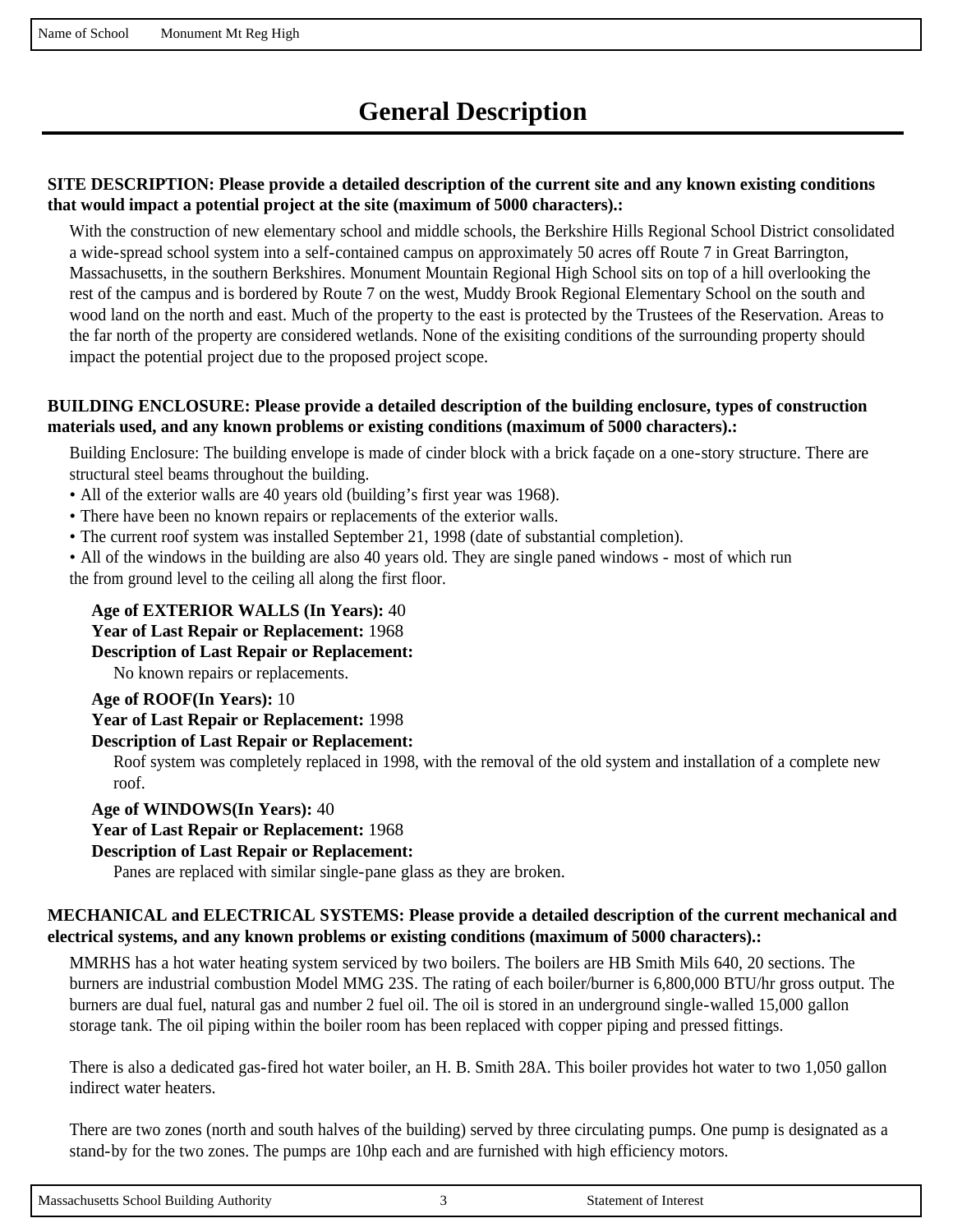The building is heated by 9 multi-zone air handling units. The air handling units have been fitted with high efficiency motors, but are considered to be past their useful life. There are single- and multi-zone units. The multi-zone units have no control valves and the single zone units have 3-way control valves. Two of the single-zone units have had the bypass leg for the hot water piping disconnected. The pumping systems are essentially constant volume.

The controls system is pneumatic and has an energy management system that provides only for occupied and unoccupied settings.

**Age of BOILERS(In Years):** 40 **Year of Last Repair or Replacement:** 1968

**Description of Last Repair or Replacement:** 

Repairs are made to gaskets, nipples, etc., as needed.

**Age of HVAC SYSTEM (In Years):** 40

**Year of Last Repair or Replacement:** 1968

#### **Description of Last Repair or Replacement:**

Although called an "HVAC" system, the system at the high school is not what would be considered a true heating ventilation and air conditioning system by today's standards. Air handling and air exchange is minimal with this system.

**Age of ELECTRICAL SERVICES AND DISTRIBUTION SYSTEM(In Years):** 40

**Year of Last Repair or Replacement:** 1968

**Description of Last Repair or Replacement:** 

Annual maintenance as needed.

#### **BUILDING INTERIOR: Please provide a detailed description of the current building interior including a description of the flooring systems, finishes, ceilings, lighting, etc. (maximum of 5000 characters).:**

The entire building sits on a concrete slab. The flooring within the building includes VCT tile, carpet tiles, broad loom carpet, ceramic tile (locker rooms), hardwood flooring (gym and stage) and painted concrete (auto shop, carpentry shop, metals shop).

The interior walls are painted sheetrock.

The ceiling is an old 4-tab 9-inch interlocking ceiling tile system, which is being replaced with  $2' \times 2'$  drop in ceilings as needed. Approximately 20 percent of this work has been completed. Most of the lights are fluorescent; however, there are still some incandescent lights. A high majority of the fluorescent lights are T-8's. There are T-12 high output lights in our gym and in most of the shop rooms.

The lighting system is an "old-fashioned" one switch per room, with lights getting turned on in the morning and truned off in the evening, regardless of occupancy.

The horticulture program is housed in a farm-type wooden structure, with glass greenhouses in need of repair and weatherproofing.

#### **PROGRAMS and OPERATIONS: Please provide a detailed description of the current programs offered and indicate whether there are program components that cannot be offered due to facility constraints, operational constraints, etc.:**

Monument Mountain Regional High School offers a broad range of academic and vocational programming. The academic program includes five "levels" of programming: standard; intensive; honors; college placement; and, advanced placement. The core subject areas - English Language Arts, Social Studies, Science and math, as well as Foreign Language - offer these different levels. Electives range from Life & Death to Politics in Social Studies to Probability & Statistics in Math and Anatomy in Science. Band, music theory, photography, ceramics, drama, and sculpture are a few examples of classes offered in the Fine and Performing Arts programs. A+ programming and law are examples in the Business Education program. Within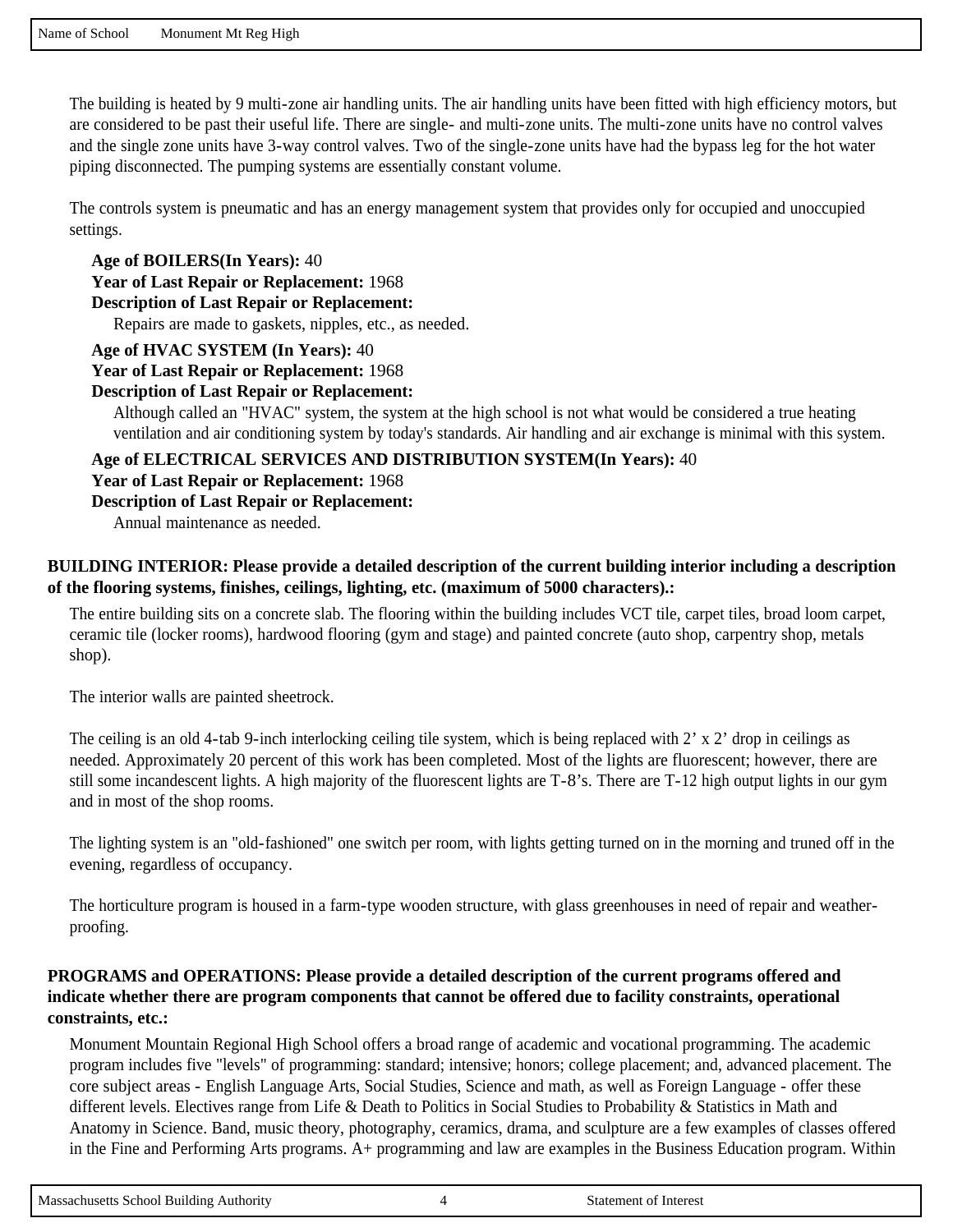the Vocational program, MMRHS has certified automotives and horticulture programs. Rounding out the vocational educational opportunities are Family & Consumer Sciences, early childhood education, nursing, woodworking, and metals, to name a few. Various science, physical education, horticultural, and automotive programs cannot be offered due to existing facility constraints.

#### **CORE EDUCATIONAL SPACES: Please provide a detailed description of the Core Educational Spaces within the facility, a description the number and sizes (in square feet) of classrooms, a description of science rooms/labs including ages and most recent updates, and a description of the media center/library (maximum of 5000 characters).:**

"A" wing - VocEd: one classroom, 750sf; auto -2,261sf; drafting -1,003sf; metals - 2,875sf; woodshop - 2,040sf; photography -1,224sf. "B" wing - ELA & Foreign Languages: 8 classrooms at 816sf ea., 2 @ 792sf, 1 @ 756sf; "F" wing math & science - 3 classrooms at 1,224sf, 2 @ 1,632sf, 1 @ 816sf, 3 @ 768sf, one @ 731sf. Labs not handicap accessible. No updates to labs in 40 years. "H" wing - Business Technology & Social Studies: 2 classrooms at 1,224sf, 1 @ 888sf, 5 @ 816sf and 2 @ 719sf. Art: 1 classroom @ 1,470sf, 1 @ 1,200sf, 1 @ 1,050sf. Music - band room at 1,600sf, one classroom - 556sf, 2 practice rooms @ 112sf. Gym - 9,200sf; boys locker room - 1,064sf; girls locker room - 1,064sf; JV locker room - 793sf; varsity locker room - 793sf; storage - 400sf, "workout room" - 402sf. Auditorium - 10,800sf. Library/media center - 2,888sf. The "B", "F" and "H" wing rooms are painted sheetrock walls with VCT tile floors. Ceilings are 4-tab 9-inch interlocking tile systems, with fluorescent lighting. Classrooms along the outside walls have windows for the exterior wall. The library/media center is in an interior space with no natural light. The original library was divided to make room for other necessary educational spaces. The lighting is fluorescent and the flooring is carpet tiles. Most of the wall space is solid wood paneling; some walls are painted sheetrock. Separate non-ADA compliant classroom and greenhouse for horticulture program 200 yards from main building.

#### **CAPACITY and UTILIZATION: Please provide a detailed description of the current capacity and utilization of the school facility. If the school is overcrowded, please describe steps taken by the administration to address capacity issues. Please also describe in detail any spaces that have been converted from their intended use to be used as classroom space (maximum of 5000 characters).:**

Based on pure square footage, the building in total is large enough to accomodate the number of students currently enrolled in the high school. The major true capacity issue presently is in the cafeteria. Beginning in the fall of 2008, the daily schedule was altered to provide for three lunch periods, so that all of the students could eat in the cafeteria at lunch time. Even with this change, the space is filled to capacity with little additional room. The aisles between the chairs at each table are barely large enough for students to get through. The density within the space would create an extremely hazardous situation during an emergency.

Due to the various levels of programming, all classrooms are used consistently throughout the day. Ex-tech classes need to be taught in the library, due to the lack of available "free" classroom space. Shop space has been used for additional art studio space, due to the classroom limitations within that department.

#### **MAINTENANCE and CAPITAL REPAIR: Please provide a detailed description of the district's current maintenance practices, its capital repair program, and the maintenance program in place at the facility that is the subject of this SOI. Please include specific examples of capital repair projects undertaken in the past, including if any override or debt exclusion votes were necessary (maximum of 5000 characters).:**

The largest repair to the building was in 1998, with the replacement of the roof, which required a bond to fund the expense. Over the forty year life of the building, annual maintenance and repairs have been funded through the operating budget. There are annual service maintenance contracts for major systems and smaller repairs are done with in-house staff.

Capital repairs consist of: replacement of central area carpeting, in 2006; upgrade to the telephone system, summer of 2008; and, boiler gasket and sections replacement, also done in the summer of 2008. Six sets of exterior doors were replaced in September 2008. All of the projects mentioned were funded through the operating budget. Although the high school has been well-maintained annually, most of it is forty years old and is beginning to "show its age." For example, the building has many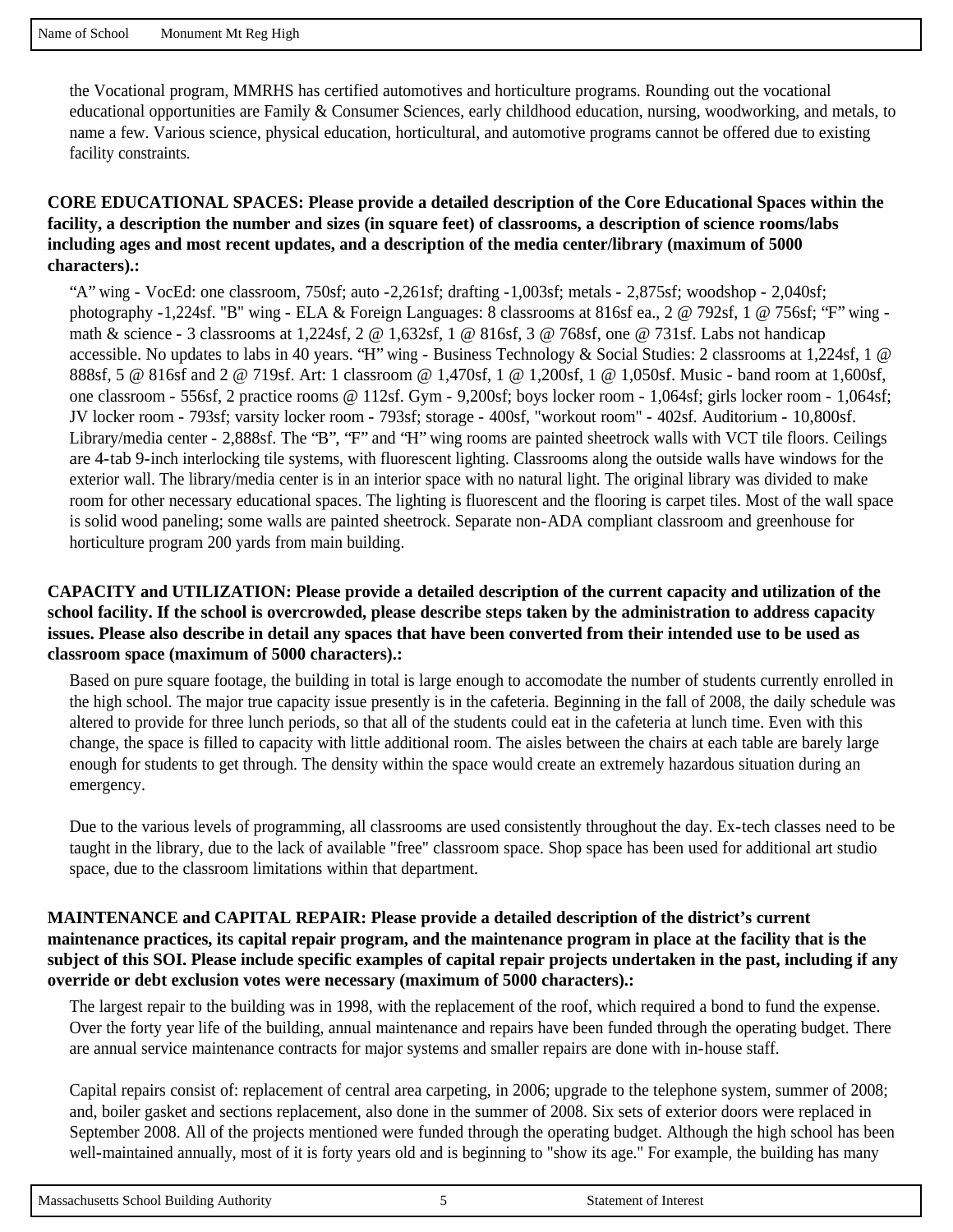energy inefficiencies that newer facilities do not face, resulting in higher operational costs. This last point is detailed in the Priority 5 discussion.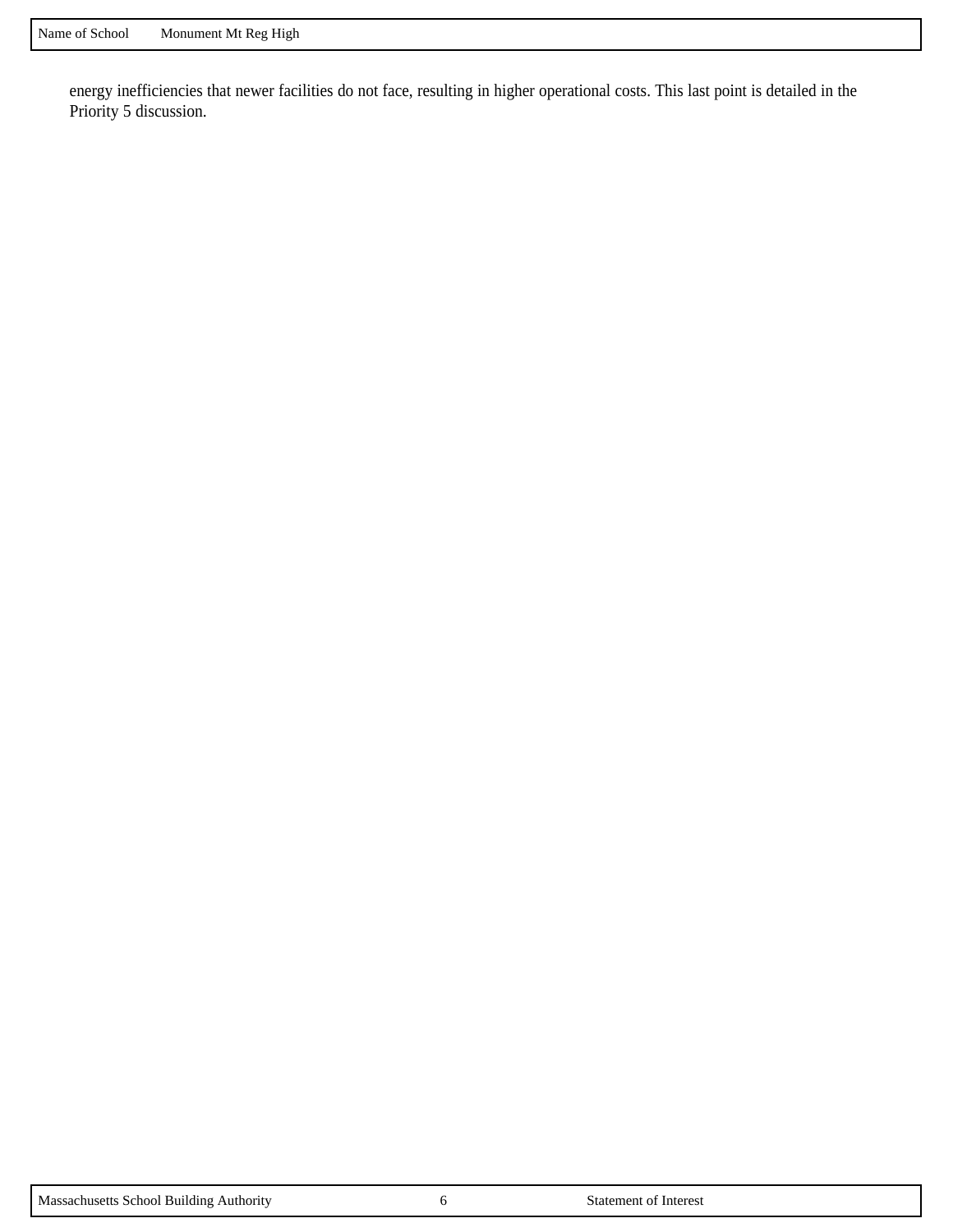*Please provide a detailed description of the perceived health and safety problems below. Attach copies of orders or citations from state and/or local building and/or health officials.*

 There are six primary areas of concern within the high school that present an imminent danger to our students and staff. First, the building was constructed without a fire suppression system. Even though the building is "grand-fathered" due to the age of construction, it is a serious safety issue and one that causes concern for the District, town building inspector and fire chief. It is selfevident why this is a concern.

 Second is the condition of the science labs. Subsequent to the original construction, the labs were retro-fitted with eye wash stations and emergency pull showers that only have cold water running to them. The District is preparing to remedy this situation prior to the acceptance of this project by the MSBA, by doing work on these two systems over the 2008-2009 school year. There are also some areas that still do not have emergency stations within the lab rooms themselves. The gas shut-offs in the labs are old ball valves housed in access panels within the wall. The panel must be opened, a person then reaches into the wall to find the valve and then shuts it off. Again, this problem will be remedied within the current school year by relocating the shut-offs valves in an open and accessible location within the rooms. This does not rectify the need for completely upgraded science labs, which cannot support classroom instruction as well as experimentation. Moving back and forth between classrooms, particularly for science experiments creates a hazardous situation.

 Third, there are three oil-filled transformers suspected to be contaminated with PCB's housed within the building in the transformer closet. There is also a single-walled underground oil tank proximate to the building.

 Fourth, there are serious concerns with air quality and ventilation within the high school. The following information is quoted from an January, 2008 Air Quality study conducted by Massachusetts Department of Public Health (MDPH).

 Ventilation – Carbon dioxide levels were elevated above 800 parts per million (ppm) in 35 of 68 areas surveyed, indicating poor air exchange in approximately half of the areas evaluated. It is important to note that several of the classrooms had open windows and/or were empty or sparsely occupied [at the time]. Typically, open windows and low occupancy can greatly reduce carbon dioxide levels. Carbon dioxide levels would be expected to be higher with full occupancy and with windows closed. (p. 3)

 Carbon dioxide is not a problem in and of itself. It is used as an indicator of the adequacy of the fresh air ventilation. As carbon dioxide rises, it indicates that the ventilating system is malfunctioning or the design occupancy of the room is being exceeded. When this happens, a buildup of common indoor air pollutants can occur, leading to discomfort or health complaints. The Occupational Safety and Health Administration (OSHA) standard for carbon dioxide is 5,000 parts per million (ppm) parts of air. Workers may be exposed to this level for 40 hours/week, based on a time-weighted average (OSHA, 1997). The MDPH uses a guideline of 800 ppm for publicly occupied buildings. A guideline of 600ppm or less is preferred in schools due to the fact that the majority of occupants are young and considered to be a more sensitive population in the evaluation of health status. (p. 4)

 The exhaust system used in the general classrooms was employed in the wood shop. In particular, a heavy amount of sawdust had accumulated at the base of the storage closet. The exhaust vent can draw the sawdust up into the exhaust system. A shared system exhausts the vocational wing of MMRHS; therefore, sawdust can be distributed into areas of the wing, posing a fire hazard. (p. 3)

 As previously mentioned, the classrooms and shops of the vocational wings share an exhaust system. This exhaust configuration is prone to drawing a pollutant from one area and distributing it to another area as the wood shop serves as a potential example. In order to alleviate this situation, the general exhaust system should be disconnected from each shop. Therefore it is important that each local and specialized exhaust system in each shop must be in good standing and have the ability to operate continuously during school hours. (p. 5)

Additional Issues - Cutting and grinding machines in the meal shop did not have dedicated local exhaust ventilation to remove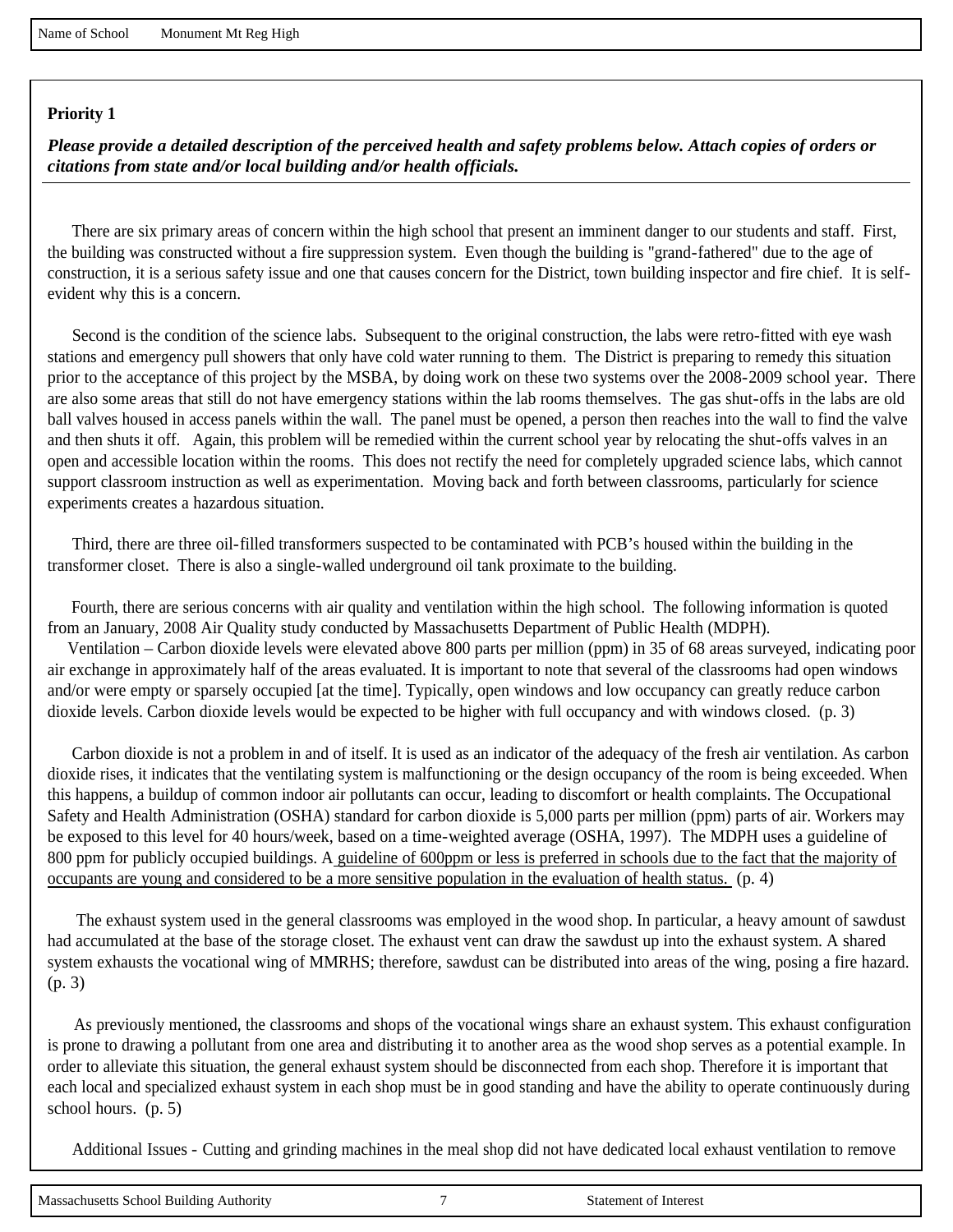Name of School Monument Mt Reg High

metal fumes produced during operation. (p. 8)

 The fifth area of primary concern involves the entire electrical system within the high school. As with most schools built in the 1960's, electrical needs were limited to, possibly, an overhead projector in a classroom and very little else. Therefore, most classrooms have one or two double outlets per classroom. The 21st-century classroom has much greater electrical needs for everything from computers and printers to LCD projectors, through Smart Boards. In many classrooms, to meet these needs, there are power strips plugged into power strips, an extremely hazardous situation.

 The sixth area of concern is the lack of a modern security system. The current system is a basic motion-activated security system. Unfortunately times have changed from 1968 and a more comprehensive security system is necessary, both technologically and operationally. Basic issues such as a locked-door system, whereby either a daily locked procedure is followed or a systemwide lock-down is initiated at the touch of a button, need to be addressed at the school. The school is unable to provide differentiated access to areas of the building for public organizations to use classrooms or the gymnasium. The current configuration limits the ability of school administration to know when someone enters the building and where they go in the building. Finally, there are no security cameras anywhere on the high school property or in the building.

 MMRHS doubles as the town's emergency shelter. In addition to the security issues mentioned above, an additional area of concern is an emergency generator that has been determined to be past its useful life.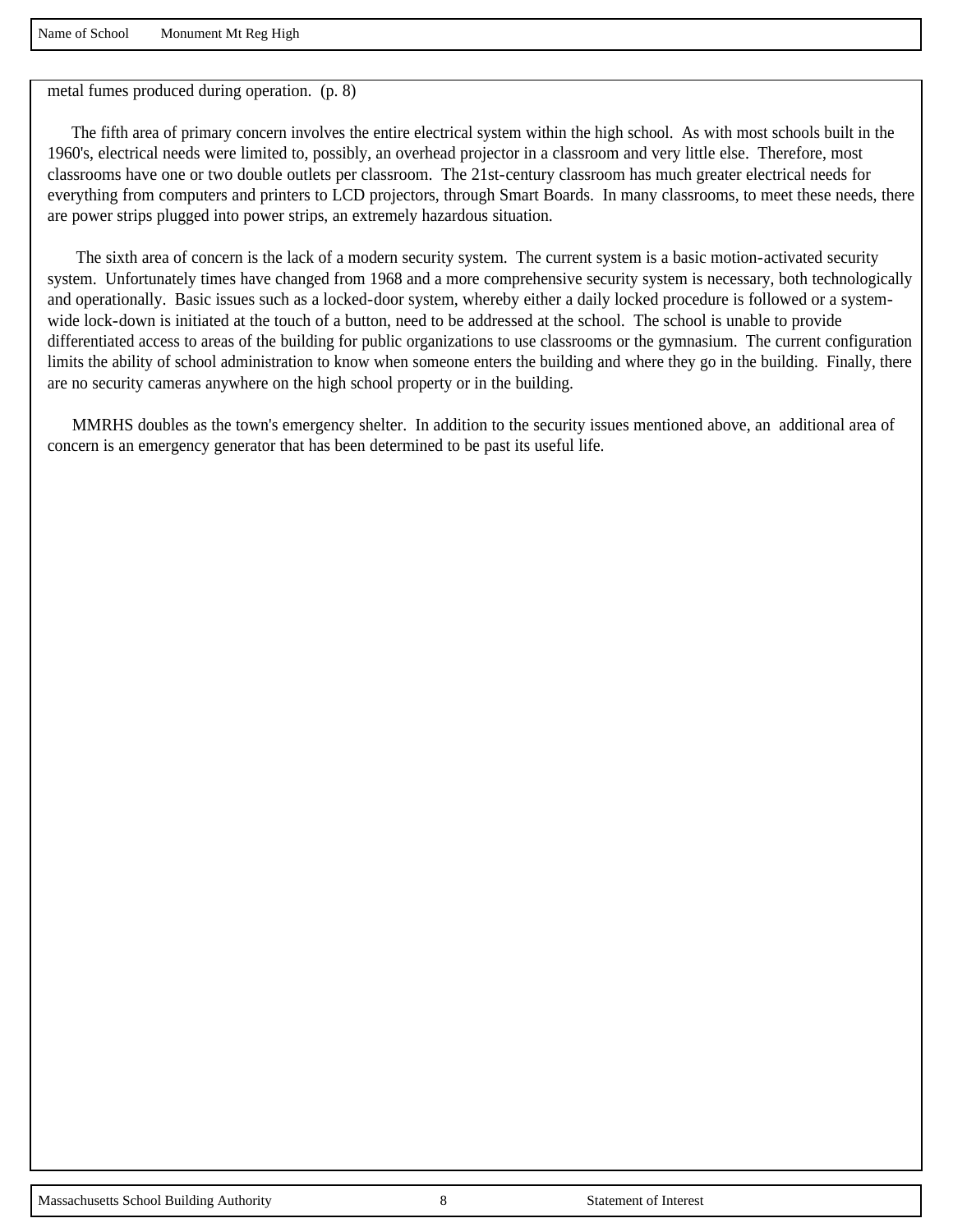#### *Please describe the measures the School District has taken to mitigate the problem(s) described above.*

The school district has taken several of the first steps in order to address the concerns surrounding the age, safety, inefficiencies and limitations in the current high school. First, a feasibility study was done to analyze current standings with respect to building and fire/safety code, architectural condition, HVAC, Plumbing, and Electrical systems and an energy study. Subsequent to that study's presentation, a 5-10 year maintenance plan was developed to try to address all of the study's findings. We are currently in year one of the plan, which focuses on building security and safety. For safety and security, an antiquated phone/intercom system was replaced with a new phone system over the summer of 2008. This new system provides for fully functioning phones in all classrooms. There are more than 46 exterior doors in the high school and some were in such poor condition they needed continuous maintenance in order to fully close and lock; six sets were replaced in the summer of 2008. We will be addressing the relative inaccessibility of the gas shut offs in the labs and hope to run a hot water line to the safety showers and eye wash stations in order to have tempered water in those safety mechanisms. Major safety renovations/installations needed include the installation of a security system, fire suppression system, magnetic door hold-opens tied into a new up-to-date fire alarm system.

As previously stated, there is a concern about the air quality at the high school. To that end, the old ventilation system, which was shut down during the energy crisis in the 1970's was re-activated in the 2007-2008 school year. While this now allows fresh air to be brought in, it does not resolve the ventilation issue and creates another heating challenge in the winter.

After the top safety and security priorities are addressed, we will turn our attention to more significant problem areas, including: replacement windows; replacement boilers; an energy controls system; replacement lighting; upgraded fresh air systems; and a new emergency generator. (The high school is also the town's emergency shelter site.) The list is a long one and the costs are very significant. A fiscally responsible approach is to tie as many projects together so that when walls and ceilings are open, more work can be done at one time, thereby limiting costs.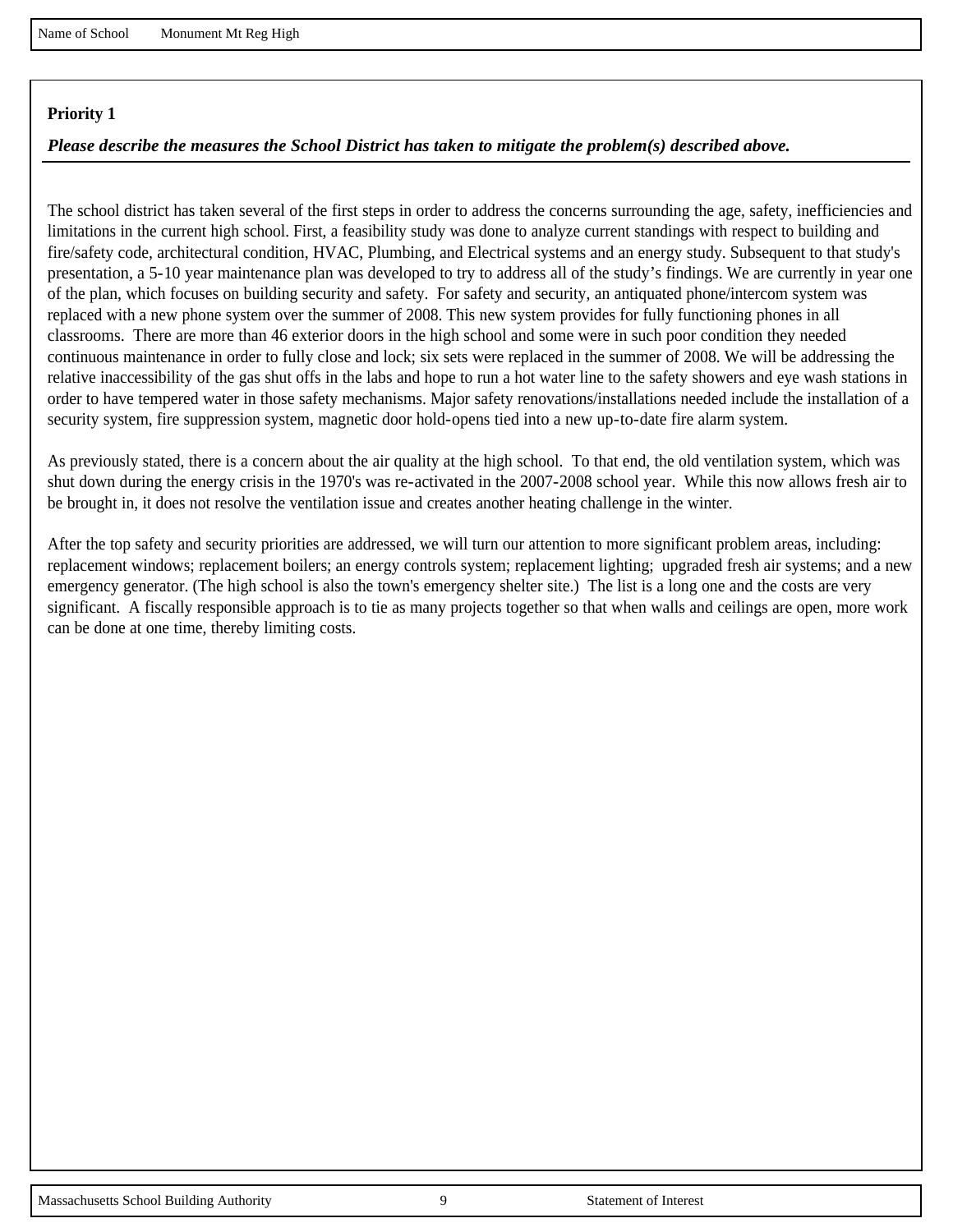*Please provide a detailed explanation of the impact of the problem described in this priority on your district's educational program. Please include specific examples of how the problem prevents the district from delivering the educational program it is required to deliver and how students and/or teachers are directly affected by the problem identified.*

In addition to everything else cited in this statement, one of the larger areas of concern for the school building facility is that many areas are educationally obsolete. There is a lack of adequate space necessary for today's educational requirements. Each department has an area of the building that is used continuously throughout the day for that respective department's purpose. This fact prevents two different departments from sharing the same space. Within several of the departments, there is a lack of space to properly offer the curriculum designed to meet State requirements. One example is within the science labs. Science lab classes are being taught in rooms that are not labs. The current standard is to have classrooms that are set up for both lecture and labs. Right now schedules are juggled in order to take advantage of the labs; however, there just are not enough lab spaces. Also, the science department lacks a dedicated chemical storage room with proper ventilation. Currently, the chemicals are stored in a prep room which also contains one of the eye wash stations, so it cannot be locked while the class is in session. The biology program is built around a "hands-on" program, which requires some "greenhouse" windows/areas in order to fully execute the curriculum. None of the science labs are handicapped accessible.

Another area that is lacking space is the PE department. As PE is transitioning into a wellness-based program, we need smaller spaces and workout rooms, in addition to the larger gymnasium. Unfortunately, we currently have no space for either of these. Rather, there is only the gym itself to teach all of our PE classes in, which results in a curtailed program.

A third curriculum area that is restricted due to space limitations is the music program. The band room is used most of the day for large ensembles and band rehearsal. There are no other spaces for individual or smaller groups to practice or rehearse. The high school has most of the equipment necessary for a recording studio yet, no place to set it up. There are also no "traditional" classrooms to teach theory, music reading or any non-instrumental classes. There is no instrument storage facility in the building.

Because the library was carved up to make room for other needed space, there is limited space for study hall students to use the library during school hours. The problem is further exacerbated by the fact that, since there isn't a computer lab, computers were lined up against one wall to provide student access to computers for projects, as well as to house the computer instruction program. This configuration short-changed both the library and media center functions.

In the Family & Consumer Science room, the stoves and ranges are out-of-date and out of compliance with current safety requirements. There are no exhaust systems for this room, either. This room is always an area of concern for the administration, the town building inspector and fire chief.

With the increase in Special Education students in public schools, more space is needed for quiet tutorial sessions, as well as an area for autistic students to "cool down."

Throughout the building, improvements are necessary for interior lighting, air quality and access to electricity. These three areas were consistently cited as areas that desperately needed improvement throughout the building and within each department.

**Please also provide the following:**

**Name of Firm that performed the Study/Report:**  Roy S. Brown Architects **Date of Study/Report:** 5/3/2008

Massachusetts School Building Authority 10 10 Statement of Interest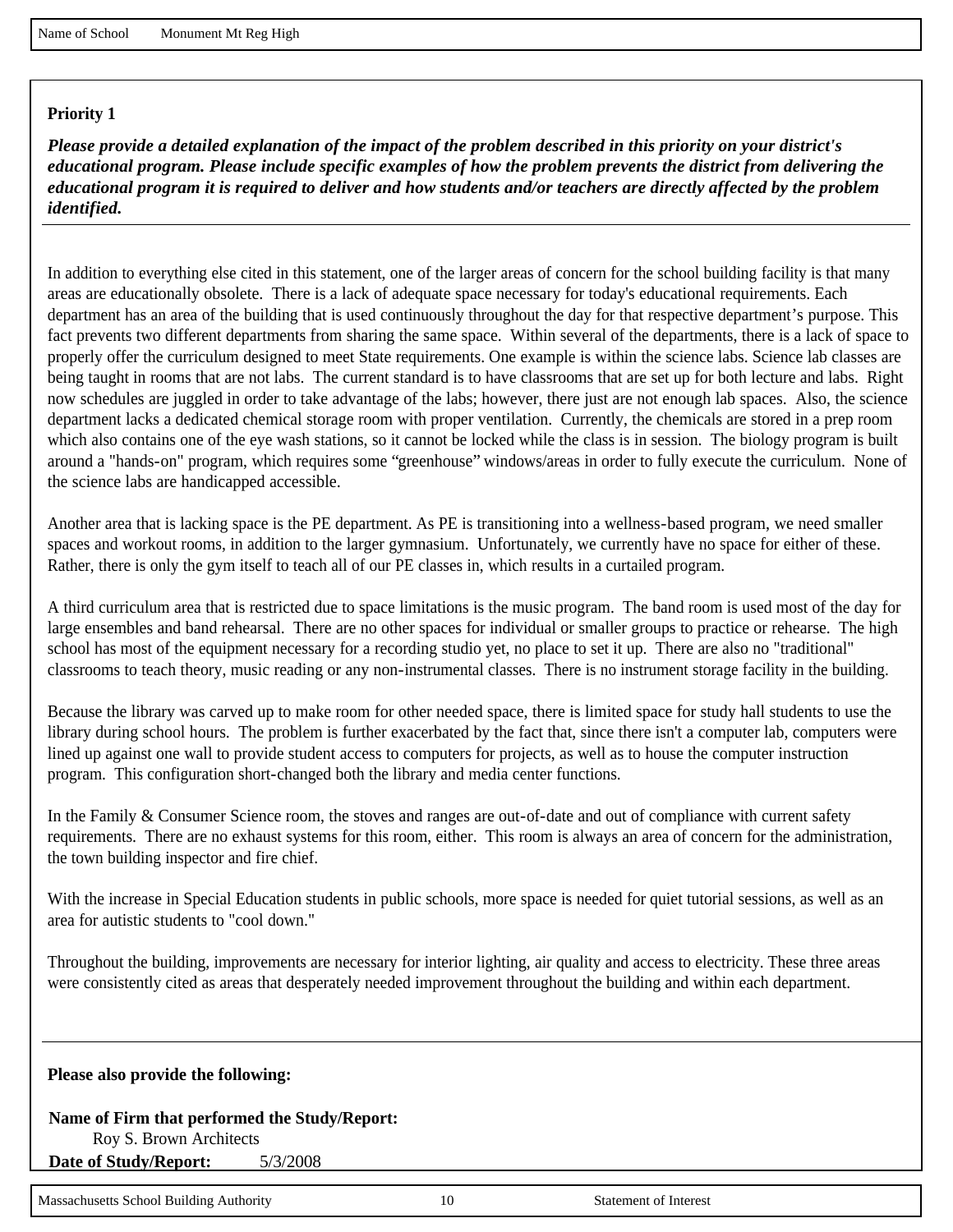Name of School Monument Mt Reg High

#### **Synopsis of Study/Report:**

The study was very focused and developed recommendations for: greenhouse; windows; overhead doors; ceilings; white boards; library; science labs; dust collector; handicap toilets; other structural improvements; and, HVAC system. In other sections of this SOI there are additional areas that the School Committee needs and/or would like to address, such as the Physical Education department, cafeteria and kitchen, main office, security systems, technology infrastructure and fire suppression as well as a fire alarm system.

Synopsis:

Greenhouse-new classroom and flower arrangement building; new greenhouses and heating system.

Windows - replace with insulated windows.

Overhead doors - replace with newer, more energy efficient models.

Ceilings - complete conversions.

White Boards - replace chalk boards with new white boards.

Library - redesign current space. (Did not address space needs)

Science labs - the study merely recommended making the labs more accessible. It did not address current educational needs.

Handicap Access - bring building up to ADA compliance, including bathrooms.

Structural - includes modifications of roof drift areas.

HVAC system - replace out-dated system with new computer controlled system.

See report sent under separate cover.

The District recognizes that additional substantial upgrades and renovations are necessary to other systems and structural components of the high school, as mentioned in the first paragraph of the section.

#### **Is the perceived Health and Safety problem related to asbestos?:** YES

#### **If "YES", please describe the location in the facility, if it is currently friable, and the mitigation efforts that the district has undertaken to date.:**

Our high school does have asbestos in it, however, none is currently friable. We have had several abatements done over the years with a goal of removing all of the asbestos from the building. Currently we only have floor tile that is in good shape and pipe-wrap, again in good shape. We believe that the walls of our lab hoods are made of an asbestos containing material.

As was stated earlier we have three oil-filled transformers housed inside the building that we believe to contain PCBs.

**Is the perceived Health and Safety problem related to an electrical condition?:** NO

**If "YES", please describe the electrical condition, any imminent threat, and the mitigation efforts that the district has undertaken to date.:** 

**Is the perceived Health and Safety problem related to a structural condition?:** NO

**If "YES", please describe the structural condition, any imminent threat, and the mitigation efforts that the district has undertaken to date.:** 

**Is the perceived Health and Safety problem related to the building envelope?:** NO

**If "YES", please describe the building envelope condition, any imminent threat, and the mitigation efforts that the district has undertaken to date.:** 

Is the perceived Health and Safety problem related to the roof?: NO

**If "YES", please describe the roof condition, any imminent threat, and the mitigation efforts that the district has undertaken to date.:** 

**Is the perceived Health and Safety problem related to accessibility?:** YES **If "YES", please describe the areas that lack accessibility and the mitigation efforts that the district has undertaken to date. In addition, please submit to the MSBA copies of any federally-required ADA Self-Evaluation Plan and Transition Plan.:**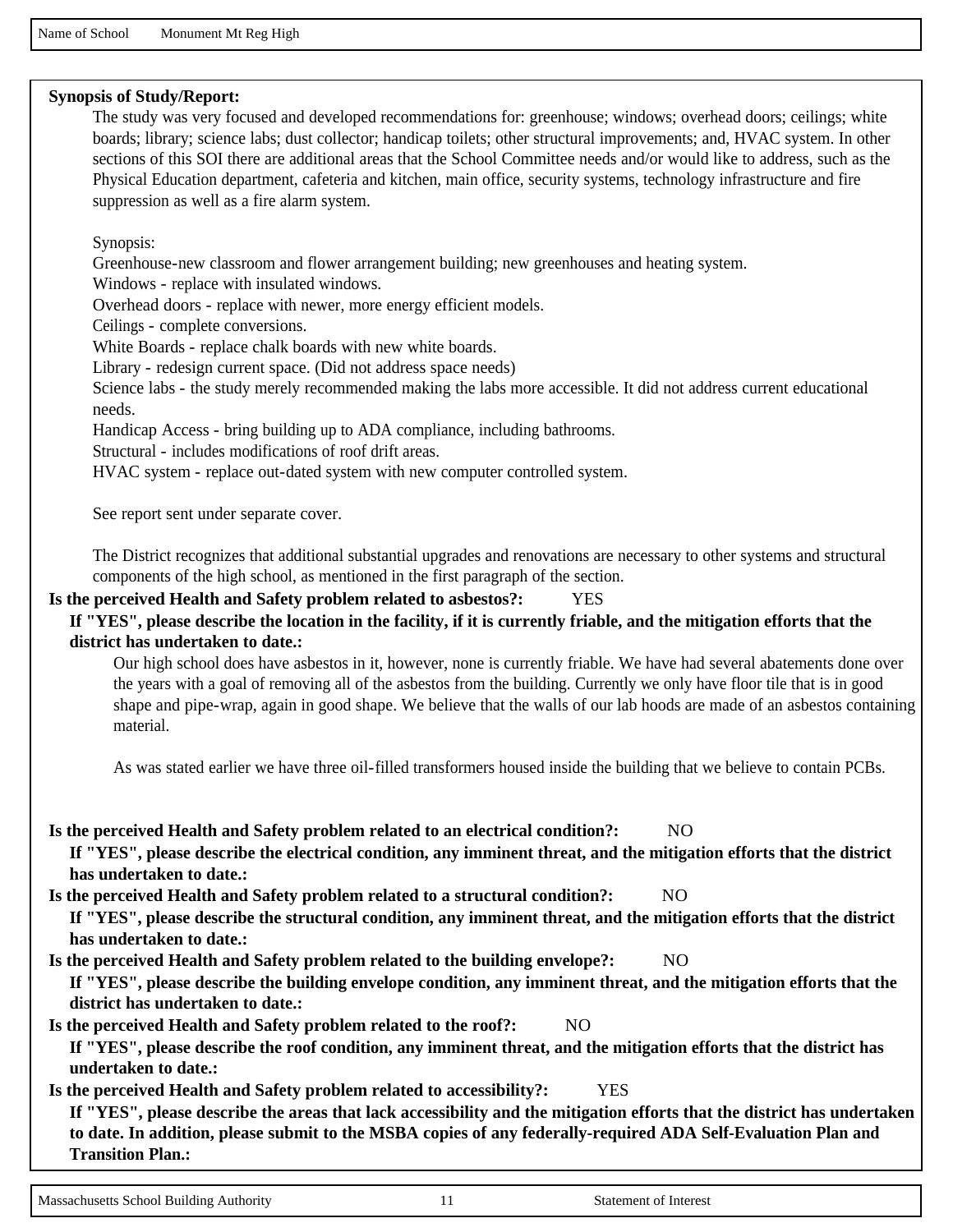The science labs are not handicapped accessible. The horticulture program is not handicapped accessible. There is only one partially handicapped-accessible bathroom in the entire high school. Doors do not have the necessary ADA hardware. Front walkways have been replaced to provide more accessibility to the building.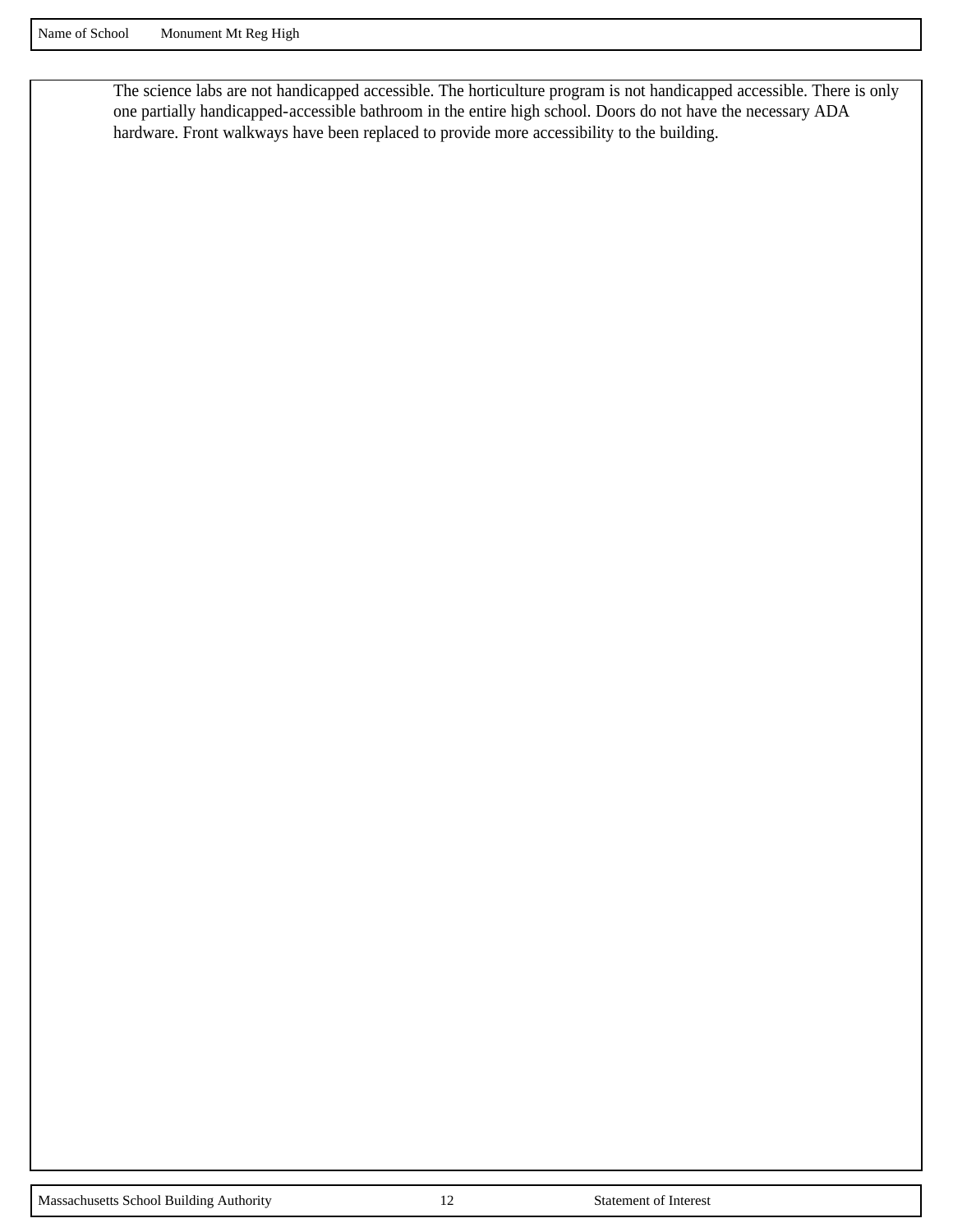*Please provide a detailed description of the energy conservation measures that are needed and include an estimation of resultant energy savings as compared to the historic consumption.*

 The high school has two 40-year old boilers that have been described as "past their useful life" by Robert W. Hall, Consulting Engineers The air handling units were also described as "past their useful life," again by Robert W. Hall. The heating and HVAC systems alone result in exceptionally high energy consumption and costs. Due to the age of the systems, there is no way to retro-fit the systems. They should be completely replaced with modern, controlled systems. The current controls only allow for one daytime set-point and one evening setback.

 As described in other areas of this SOI, the exterior walls in classroom and office areas are primary floor to ceiling single-pane windows. Significant energy is lost through these window walls. The solution to this problem is to replace all of the windows with smaller thermo pane windows, at a considerable expense since this would also require re-construction of exterior walls.

 In addition to replacing doors for security purposes, they need to be replaced with more energy efficient models. This measure would apply to both the personal doors and the large overhead doors.

Specific recommendations from the Spring, 2008 study include:

#### **Recommendations**

1. Reconnect outdoor air ductwork to the air handling units. Current codes require that mechanical ventilation be provided for these areas. The ductwork should be reinstalled and the functionality of the controls verified. The function of the exhaust fans that correspond to the air handling units.

2. Replace the boilers. The boilers are original to the building and are nearing the end of the useful life. The boilers are currently operating at good combustion efficiencies. We believe this is due to under-firing of the units. Modern boilers would be more efficient than the present boilers.

3. Upgrade the control system of DDC control. DDC is an acronym for direct digital control. The recommendation is to replace the present pneumatic control with a computer based control system. The new control system will perform the following functions

 a. Provide 2 way control valves on all the air handling units. Provide variable speed drives on the pumps. The pumps will be controlled by differential pressure in the building loops. This will result in pump energy savings.

 b. Control the building pumps so that they are only operational above when heat is required by any of the air handling units during occupied periods and only when ambient is below 40 degrees during unoccupied periods.

c. Provide control of all air handling units.

 d. Provide demand controlled ventilation on all the air handling units. This involves using CO2 sensors to modulate the quantity of outdoor air. This matches the ventilation rate to the building occupancy and eliminates waste from over ventilating spaces.

 e. Add variable speed drives to the units serving the Gymnasium, Auditorium and Library. Control the units as single zone variable units. This will result in fan energy savings.

f. The new DDC system will also control occupied/unoccupied cycles.

4. Add Air Conditioning to the Library.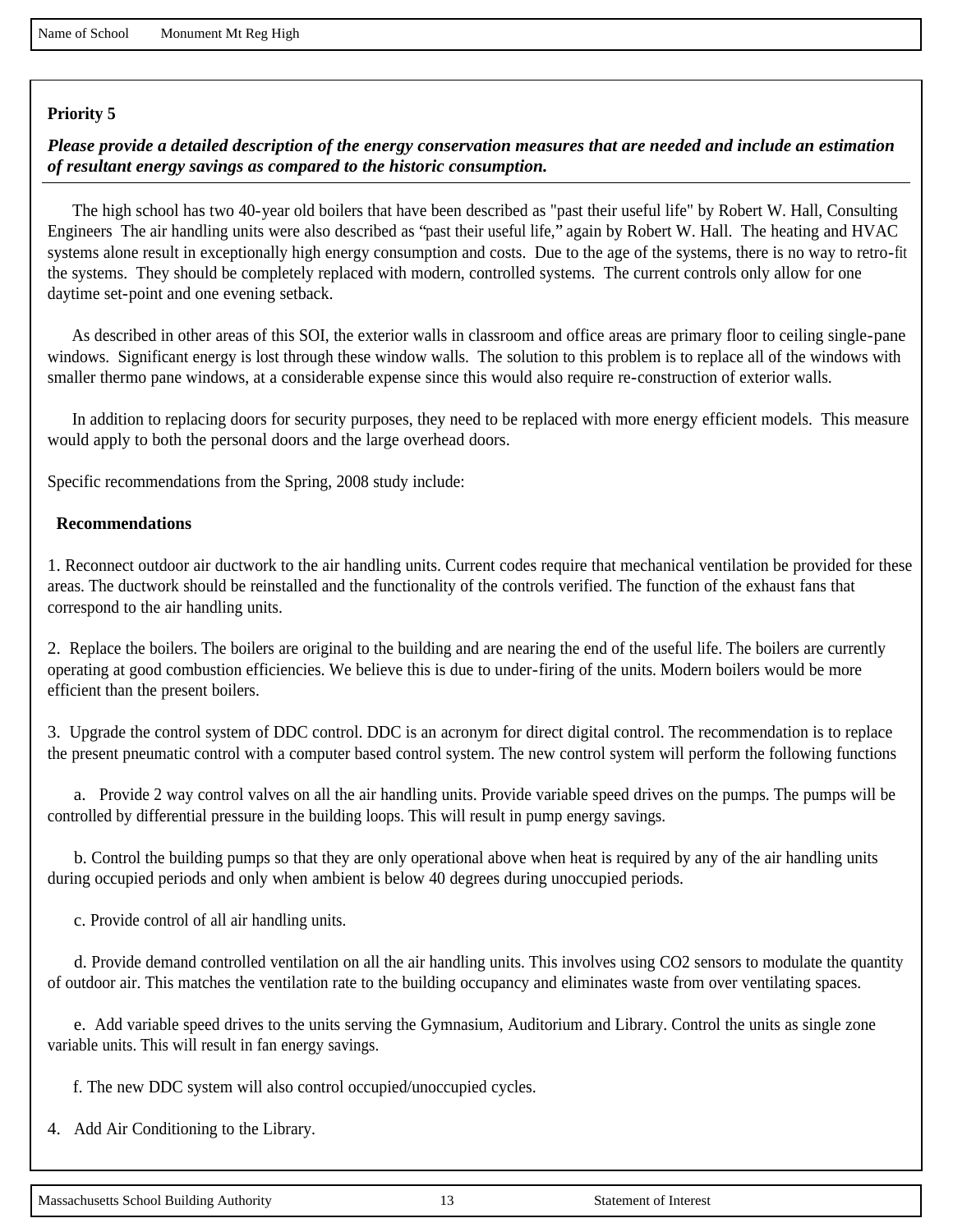#### **Recommendation**

1. Replace the indirect water heaters. The existing indirect water heaters date back to the original construction and have exceeded their useful life. The indirect water heaters are 1050 gallons each. They could be replaced with smaller heaters.

#### *Emergency Power*

Investigate with the contracted service provider (Weld/Power) whether components are and will be available in the foreseeable future for continued operation of this generator. If it is determined that this generator will not be capable of being maintained, then a new generator should be considered. Since this generator is classified as an emergency generator, the local electrical inspector in accordance with the MEC may require that the emergency generator transfer switch and emergency panels presently located in the same room as the main switchboard be installed in a 2-hour dedicated room. This could become extremely costly. Another consideration would be to provide life safety emergency and egress lighting via self contained emergency lighting fixtures. These fixtures can be separate fixtures either wall or ceiling mounted or self-contained emergency ballasts added to existing fluorescent fixtures to illuminate one of the fluorescent tubes for the minimum of 90 minutes. This measure would allow the emergency generator to be replaced in its existing location and by not accommodating life safety, be classified as a standby generator. Standby generators are not required to be installed in a dedicated 2-hour room (or outdoors).

#### Panel Boards

Test all original existing circuit breakers to verify reliability and replace any found to operate improperly or faulty. Replacement breakers shall be UL Listed and Approved for Panel board manufacturer.

#### *Interior Lighting*

Replace or upgrade all remaining existing fluorescent fixtures containing magnetic ballasts and T12 lamps with new electronic ballasts and either T8 or T5 lamps. Decision should be made upon the recommendation of National Grid Energy Conservation Department and current available rebates. Hazardous materials (PCB's in ballast and lamps with mercury) shall be disposed of per Federal Regulations.

Replace all incandescent lamping (outside of Auditorium) with compact fluorescent lamps with corresponding lumen output. Where fixtures are not suitable for upgrade to compact fluorescent lamps, new fixtures containing compact fluorescent lamps shall be provided.

Provide ceiling occupancy sensors for control of all lighting fixtures in classrooms, corridors, offices, storage rooms, toilets, etc. In areas with sufficient daylight illumination, provide ambient and occupancy sensors. Existing room switches in classrooms shall remain to allow over-ride should need for room darkness be necessary. All room switches in toilets, storage rooms and offices (not containing ceiling sensor) shall be replaced with wall type occupancy sensors. Shop areas, Boiler Rooms, Mechanical and Electrical spaces will not contain sensors due to possibility of task injury.

All occupancy sensors shall be dual technology (passive and infrared) with adjustable time setting beyond the factory pre-set levels. Contact National Grid's Energy Conservation-Department for available rebates.

| ECM# | <b>Monument High School</b> | Annual         | Annual         | Annual          | Annual         | Annual         | <b>Installed</b> | $\vert$ Simple P.B. $\vert$ |
|------|-----------------------------|----------------|----------------|-----------------|----------------|----------------|------------------|-----------------------------|
|      |                             | <b>Savings</b> | Elect.         | Gas/Oil         | Gas/Oil        | <b>Net</b>     | Cost             | Payback                     |
|      |                             | (kWh)          | <b>Savings</b> | <b>Savings</b>  | <b>Savings</b> | <b>Savings</b> | \$)              | <b>Years</b>                |
|      |                             |                | \$)            | <b>Mill BTU</b> | (\$)           | \$)            |                  |                             |

#### **ENERGY CONSERVATION MEASURE SUMMARY CHART**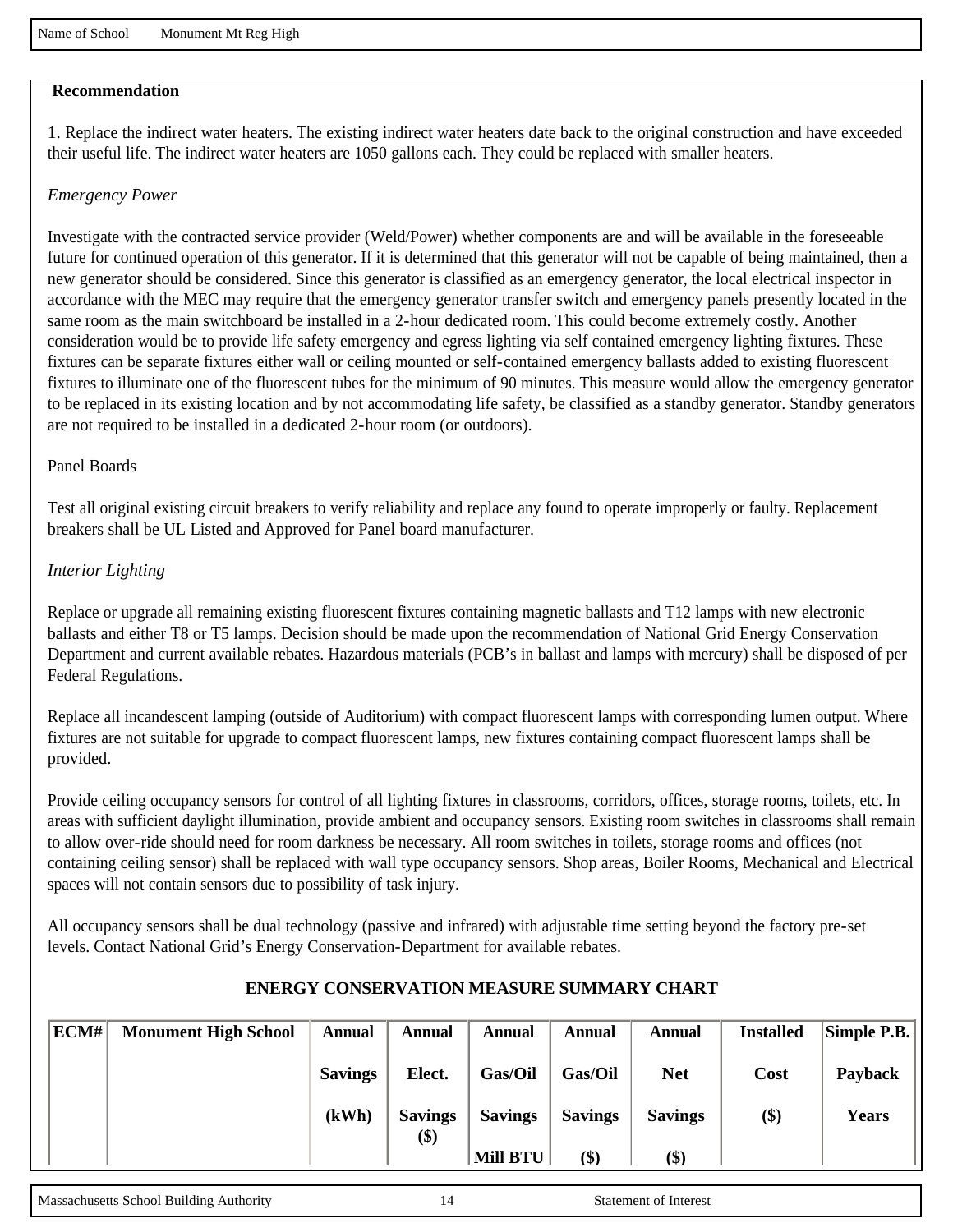Name of School Monument Mt Reg High

|   | <b>Update the EMS</b>    | 26,135  | 2,091  | 1,361 | 24,534 | 26,624 | 235,088 | 8.8              |
|---|--------------------------|---------|--------|-------|--------|--------|---------|------------------|
| 2 | Vending machine energy   | 2,097   | 168    | O     |        | 168    | 287     | 1.7 <sub>l</sub> |
|   | misers                   |         |        |       |        |        |         |                  |
| 3 | <b>Upgrade lighting</b>  | 84,338  | 6,747  |       |        | 6,747  | 40,382  | 6.0              |
| 4 | Add VSD to heating pumps | 54,632  | 4,371  |       |        | 4,371  | 34,975  | 8.0              |
| 5 | <b>Replace windows</b>   |         |        | 1,132 | 20,401 | 20,401 | 269,985 | 13.2             |
| 6 | <b>Replace boiler</b>    |         |        | 938   | 16,898 | 16,898 | 17.2    | 17.2             |
|   | <b>Building total</b>    | 167,203 | 13,376 | 3,430 | 61,833 | 75,209 | 870,716 | 11.6             |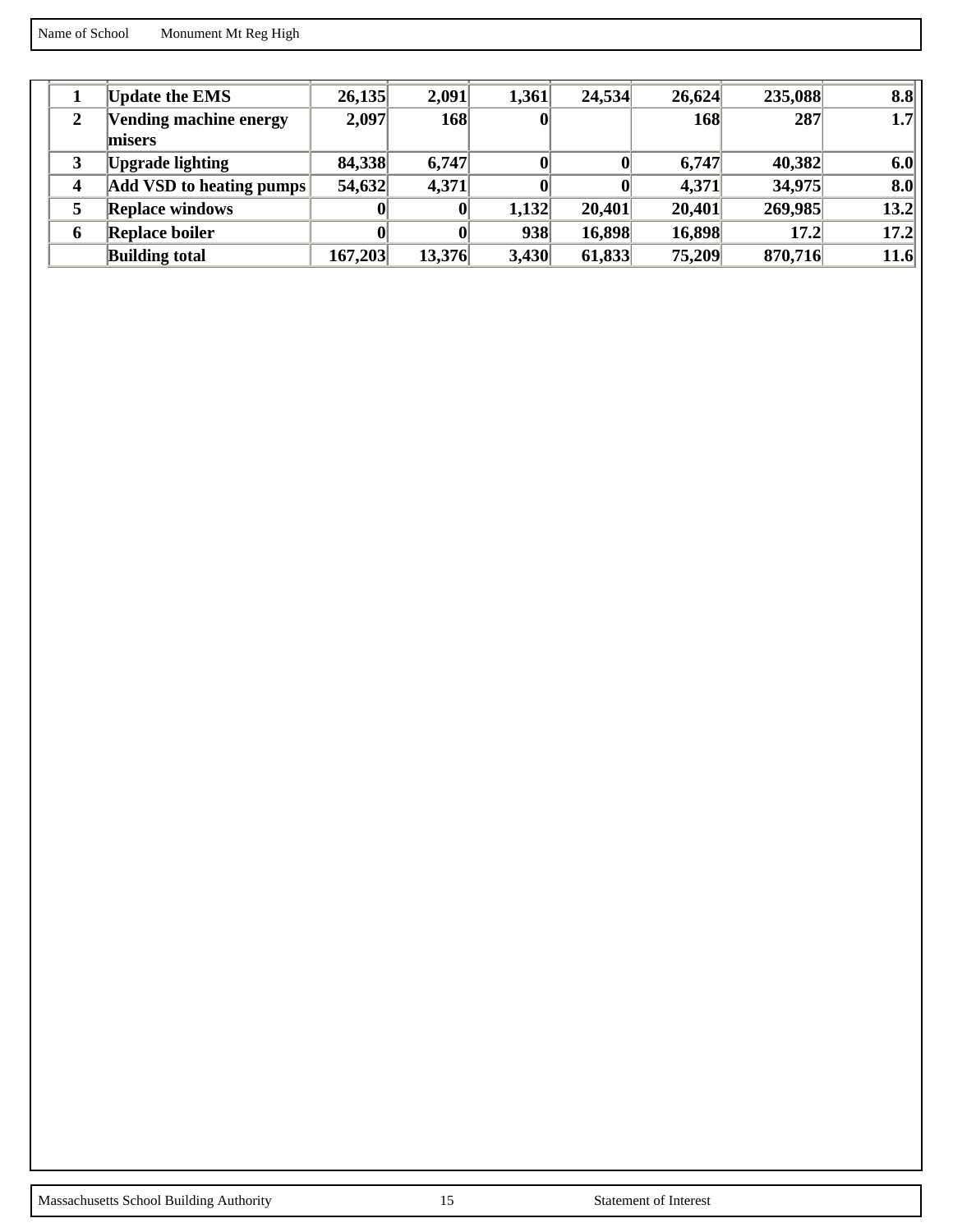#### *Please describe the measures the School District has already taken to reduce energy consumption.*

As a whole, the District practices energy conservation as much as possible. The new middle school is a green school and both the middle and elementary schools have a complex modern HVAC system that can be controlled room by room, both day and night. We are currently evaluating "power-down" systems that turn off energy supplies to unnecessary electrical units, such as computers, computer labs and other sources of continuous draw. The District is instituting tighter temperature controls throughout each of its buildings. The outstanding issue in the high school that presents conservation challenges is outlined in Question 1 of this section.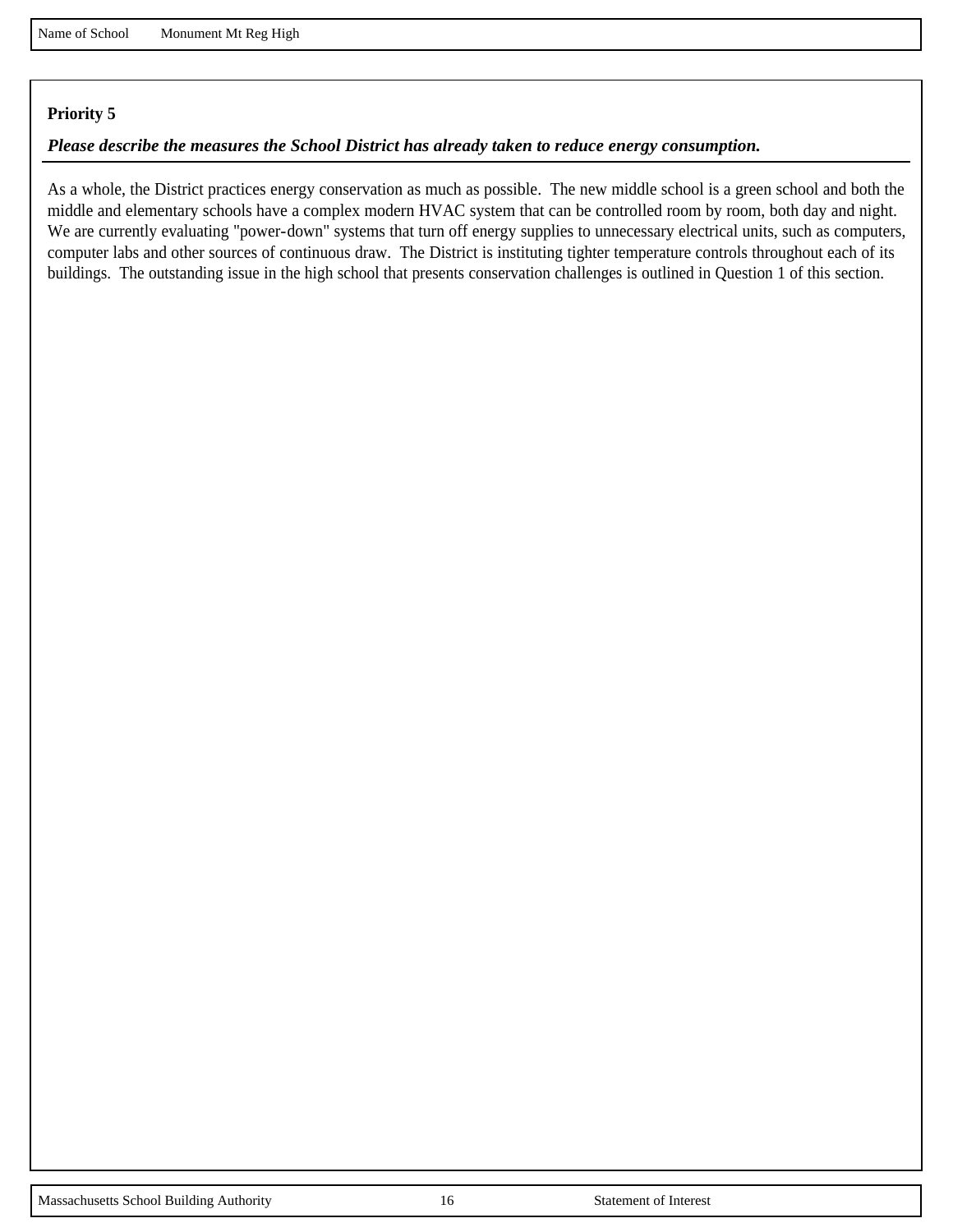*Please provide a detailed explanation of the impact of the problem described in this priority on your district's educational program. Please include specific examples of how the problem prevents the district from delivering the educational program it is required to deliver and how students and/or teachers are directly affected by the problem identified.*

Energy costs directly impact the District's bottom line. Any expense that cannot be controlled due to out-dated systems is a loss to the educational expenditures the District would like to make. Students and teachers are impacted in a number of ways. On a dayto-day basis, the antiquated HVAC system creates an unpleasant environment, when air quality, temperature and flow is impacted.

**Please also provide the following:**

| Age of Roof (Years):<br>10                                                                                                                                      |
|-----------------------------------------------------------------------------------------------------------------------------------------------------------------|
| Were any major repairs or renovations of the roof undertaken in the past?:<br><b>YES</b>                                                                        |
| If "YES", please provide the year of the last major repair/renovation of the roof:<br>1998                                                                      |
| Age of Windows (Years):<br>40                                                                                                                                   |
| Were any major repairs or renovations of the windows undertaken in the past?:<br>N <sub>O</sub>                                                                 |
| If "YES", please provide the year of the last major repair/renovation of the windows:                                                                           |
| <b>Age of Doors (Years):</b><br>40                                                                                                                              |
| <b>YES</b><br>Were any major repairs or renovations of the doors undertaken in the past?:                                                                       |
| If "YES", please provide the year of the last major repair/renovation of the doors:<br>2008                                                                     |
| Age of HVAC (Years):<br>40                                                                                                                                      |
| Were any major repairs or renovations of the HVAC undertaken in the past?:<br>N <sub>O</sub>                                                                    |
| If "YES", please provide the year of the last major repair/renovation of the HVAC:                                                                              |
| Age of Boilers (Years):<br>40                                                                                                                                   |
| Were any major repairs or renovations of the boilers undertaken in the past?:<br>N <sub>O</sub>                                                                 |
| If "YES", please provide the year of the last major repair/renovation of the boilers:                                                                           |
| Age of Electrical System (Years):<br>40                                                                                                                         |
| Were any major repairs or renovations the electrical system undertaken in the past?:<br>N <sub>O</sub>                                                          |
| If "YES", please provide the year of the last major repair/renovation of the electrical system:                                                                 |
| Age of Lighting System (Years):<br>40                                                                                                                           |
| Were any major repairs or renovations of the lighting system undertaken in the past?:<br><b>YES</b>                                                             |
| If "YES", please provide the year of the last major repair/renovation of the lighting system:<br>2008                                                           |
| Have the systems identified above been examined by an engineer or other trained building professionals?:<br><b>YES</b>                                          |
| If "YES", please provide the name of the individual and his/her professional affiliation:                                                                       |
| Roy S. Brown, Architects                                                                                                                                        |
| Please also provide the date of the inspection:<br>5/1/2008                                                                                                     |
| Please describe how addressing the system will extend the useful life of the facility that is the subject of this SOI                                           |
| (maximum of 5000 characters).:<br>In the feasibility study conducted in May 2008, the District was pleased to have confirmed that the building was structurally |
| sound and in good condition. However, the systems cited here, and in other sections of the SOI are in serious need of                                           |
| upgrade, repair and/or renovation. A modern system would provide a safe/healthy environment and enable more control,                                            |
| energy efficiency and cost savings.                                                                                                                             |
|                                                                                                                                                                 |
|                                                                                                                                                                 |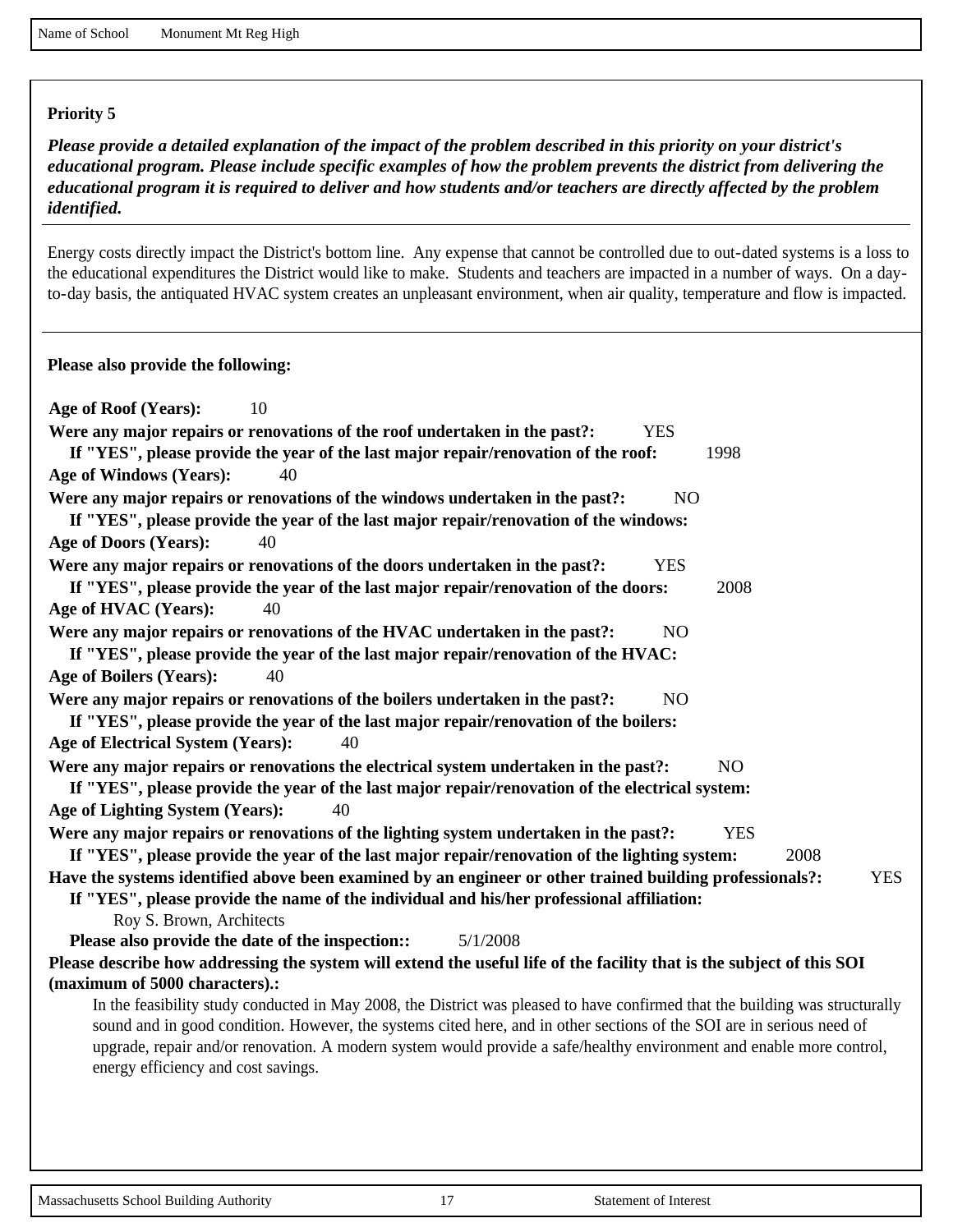*Please provide a detailed description of the programs not currently available due to facility constraints, the state or local requirement for such programs and the facility limitations precluding the programs from being offered.*

 As previously discussed, the science labs do not meet current educational requirements, in size, accessibility, location and lab layout. The science curriculum is compromised due to limitations on the number and type of labs that can be run.

 The library doubles as the media center. The space does not meet current space standards for either a library or a media center. The current configuration does not allow for a computer lab, where students can learn the latest in technology, which is a key component of technology proficiency.

 The current physical education program does not align with the state curriculum frameworks. There are space constraints that prohibit wellness programs/activities and class instruction.

 Coming into compliance with the state mandate for technology proficiency is problematic due to the extremely limited infrastructure in the building.

 Drafting programs and classes are limited by both the physical limitations and the technology infrastructure. Due to space and electric limitations, CAD and other similar types of programs cannot be offered at Monument Mountain, limiting access to this training.

Automotive program limited in type of classes offered and type of vehicles which can be worked on due to outdated equipment.

Horticulture program not handicapped accessible. Upgrades needed to all structures.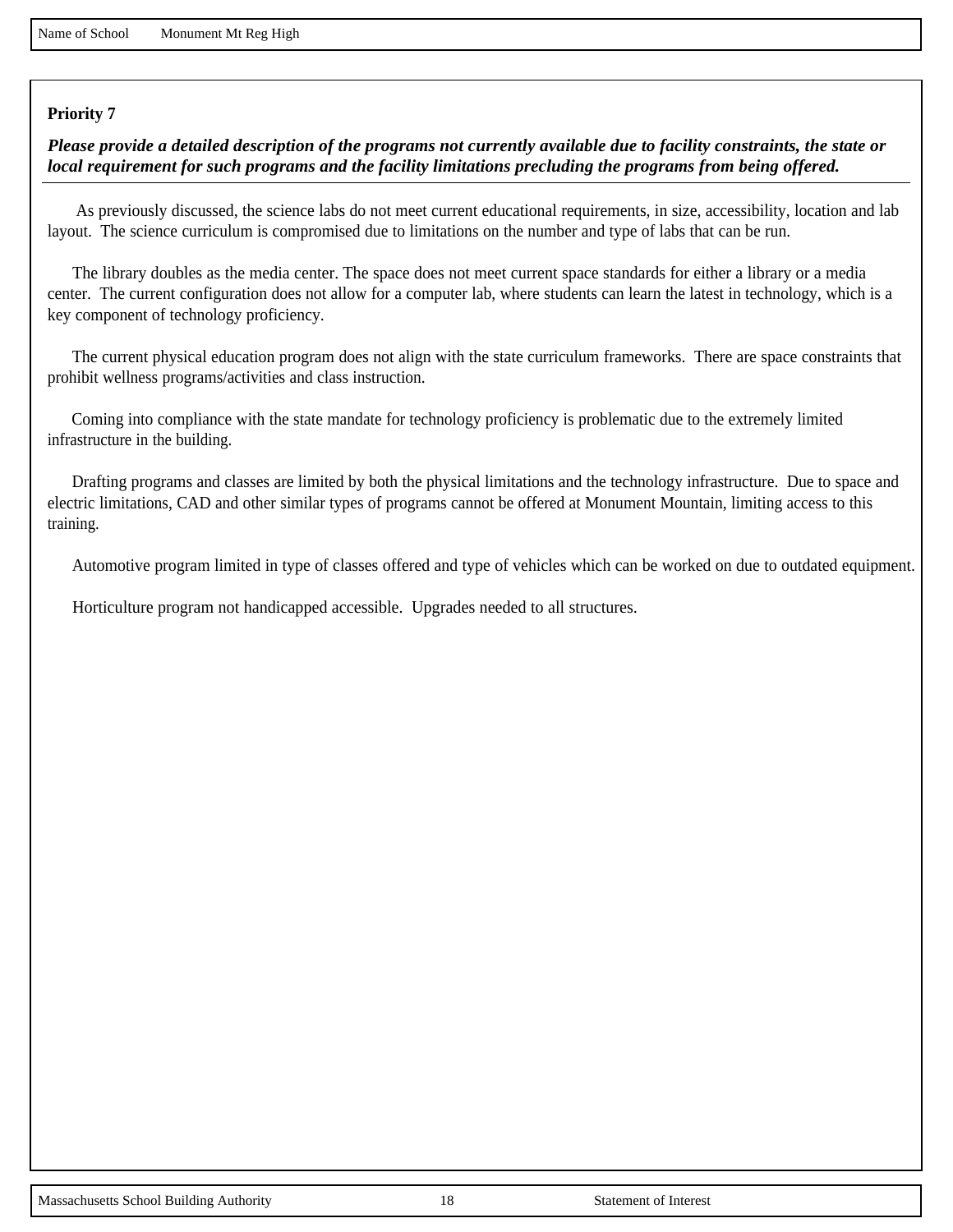*Please describe the measures the School District has taken or is planning to take in the immediate future to mitigate the problem(s) described above.*

 The science department is "creative" in their use of available space through scheduling. However, since the issue is space limitations and no other space is available, there is a limited amount they can do to address this problem.

 The PE program has had a curtailed program due to the space limitations. However, they must increase offerings to become compliant with the state frameworks. The District is in year two of a three-year plan to become compliant. An additional PE teacher will be hired for the 2009-2010 school year. However, the greatest constraint is the physical structure, which will be addressed in the over-all facility plan.

 Since many of the constraining factors on programs are due to the physical structure, the District is putting together a long-term plan to address a renovation and upgrade. In the meantime, security issues, like the upgraded phone system, relocation of gas shutoffs, and new doors have been addressed. The District recognizes that a prudent course of action balances the financial realities of a construction project with the recognition of efficiencies realized by doing major repair, renovation and upgrade work within one construction cycle.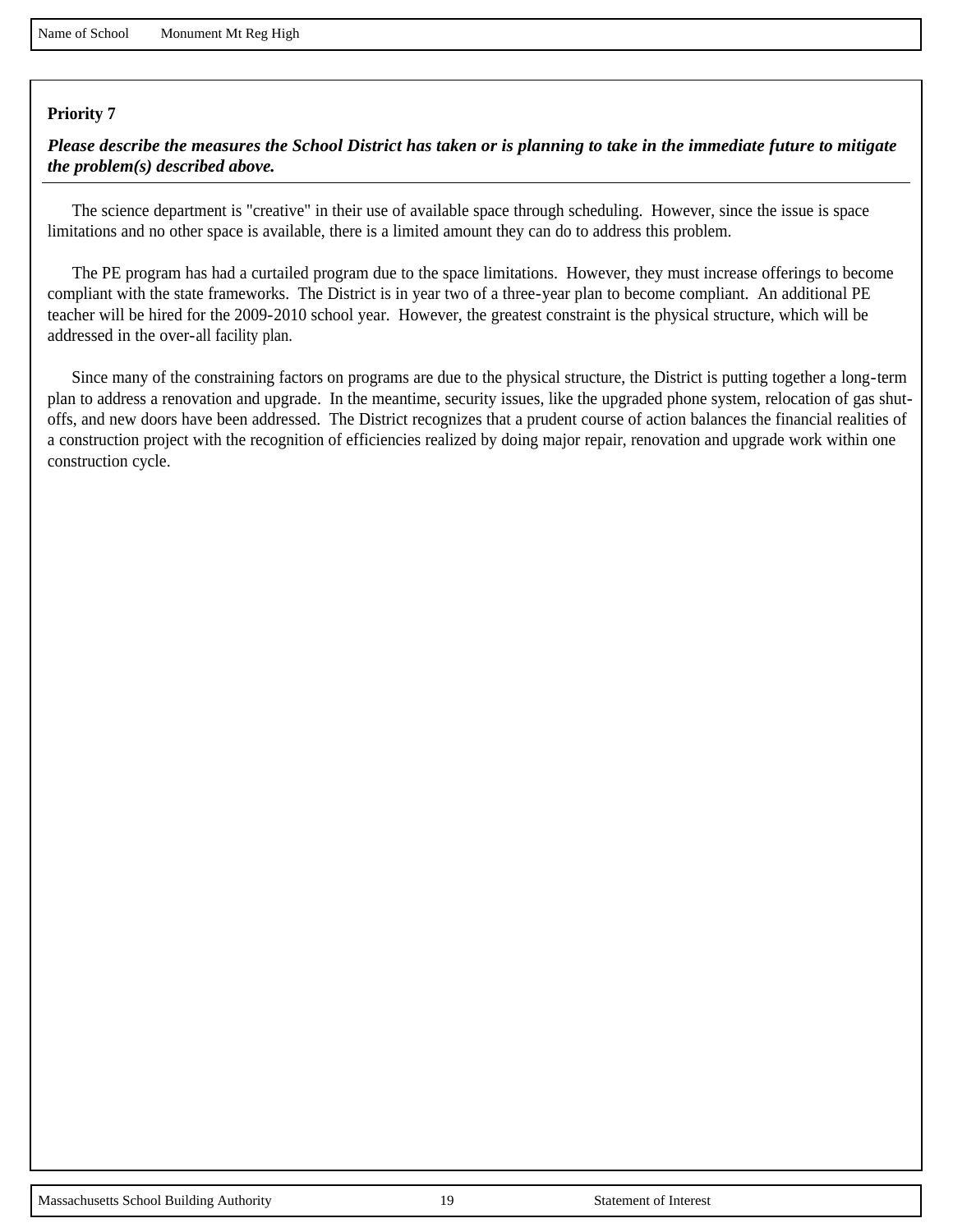*Please provide a detailed explanation of the impact of the problem described in this priority on your district's educational program. Please include specific examples of how the problem prevents the district from delivering the educational program it is required to deliver and how students and/or teachers are directly affected by the problem identified.*

 As previously stated, Monument Mountain Regional High School was designed and built for a 1960's education. This space severely hampers the efforts to offer a 21st-century education.

 The biology/botany program is limited in its offerings due to space configurations that do not allow for living specimens to be propagated. Within the Science department, program offerings are limited by the current lab configuration and construction. Current requirements advise that instruction and experimentation should occur in one room. Unfortunately, this is not possible at MMRHS. Work stations do not have the necessary equipment, water source or proximity to emergency eyewash stations and showers.

 The library doubles as the media center. The space does not meet current space standards for either a library or a media center. Computers are crowded against one wall, limiting access to both the computers and the study space in the library. The Librarian teaches an exploratory technology class one period a day, each day. Because all classrooms are used in other areas of the building, she must hold class in the library. During that time, the library is closed to other users. At other times, if a teacher wants to bring in a class for research, other students are often turned away due to space constraints. The space is too small for more than one activity. Students with study halls often cannot use the library because a full class is doing research at that time.

 In all academic wings, all classrooms are used constantly throughout the day, as above indicated. There is no "extra" space for additional/new classes.

 The Physical Education program primarily consists of sports related activities. In the 1960's when this building was designed and constructed, physical education was built around sports programs, such as soccer, volleyball, etc. Today's frameworks are built around wellness, not just sports. The current physical configuration of this area of curriculum consists of a gym. There is a small storage room that houses some workout equipment, but the space is basically a closet and should not be used by students, since the egress is questionable. Wellness classes, such as yoga and Pilates, health programs and classes, true weight training, and other similar programs cannot be offered at this time. The District is in year two of a three-year process to bring the PE/health curriculum into compliance with state requirements. While the personnel can be hired, and the gym can be portioned off to hold mini-classes, only with a renovation of this part of the building will true compliance be able to be obtained.

 Technology instruction is severely hampered in this building. The District has made a sizable investment in fiber optics throughout the campus, and the investment at the high school is at considerable risk due to the infrastructure. Because the building was built before computers and other forms of technology - other than early electronic typewriters - there are no communication ports or drops built into the classrooms. It is not uncommon to either find the fiber optic cabling wrapped snug along the walls at the floor or hanging from the ceiling, providing a drop to plug into. In addition to risking the investment, this situation creates a fire hazard. Data streaming is nearly impossible due to the configuration, or really, lack thereof, of the network

 To bring the vocational program up to standards, a considerable investment will be needed in the automotive shop for new lifts and electronic machinery. As will be shown in other sections of this SOI, reconfiguration of electrical services will be critical to this upgrade. Work on "modern technology" in current vehicle models is hampered by the current operations in the automotive program.

 As stated previously, the horticulture program is not handicapped accessible. All of the structures that house the program are in need of upgrade, including fire suppression, watering, climate control, and classroom accommodations. More, and better organized, space is necessary to expand the program into a broader educational program.

The area for fine and performing arts is limited; again, it has not expanded to reflect today's educational needs. For example,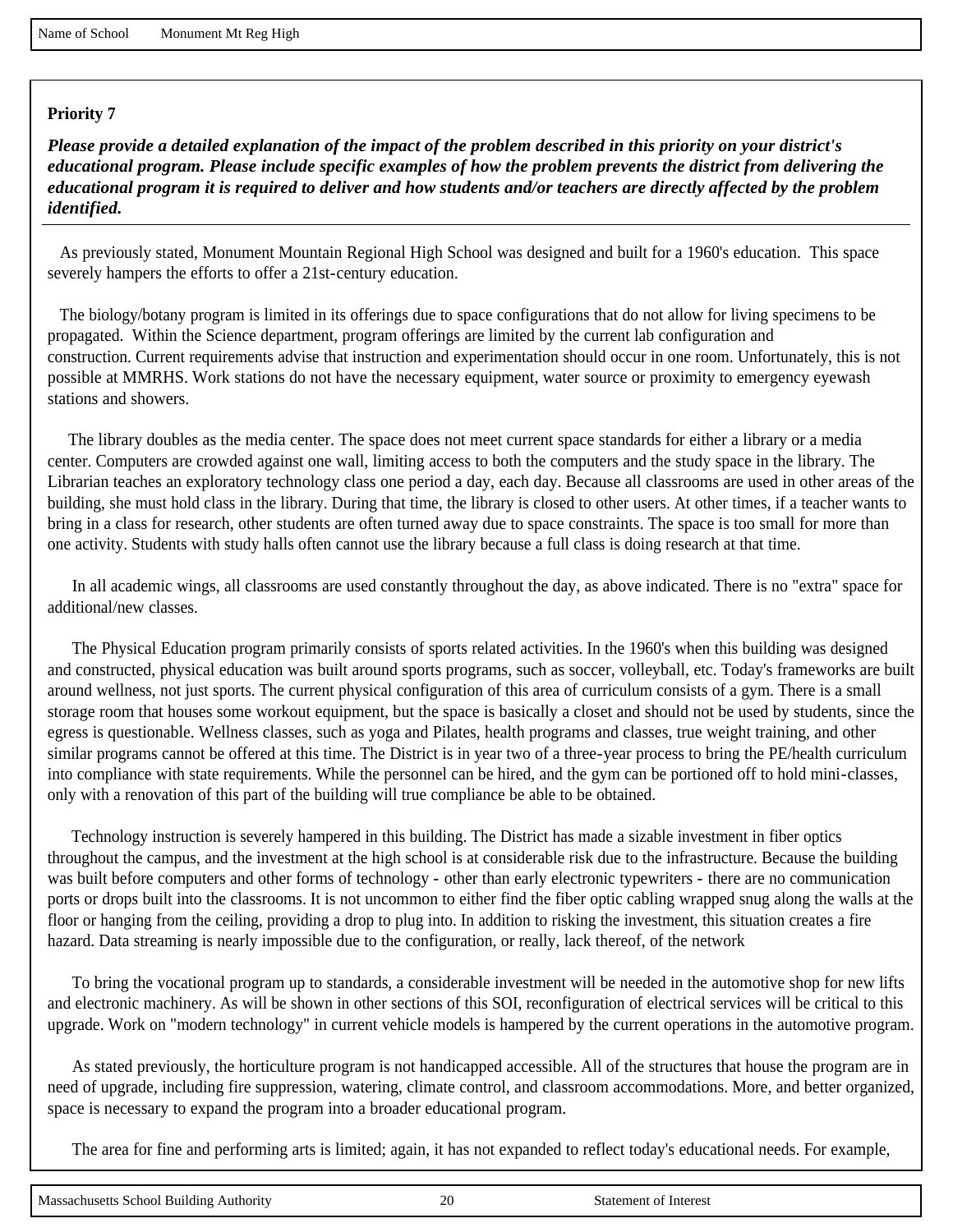there are no "traditional" classrooms available to teach non-instrumental classes, such as music theory, composition, and music appreciation. These types of classes provide experience for the musician and non-musician alike. If different instrument sections are to hold class or practice at the same time, the strings are sent out onto the stage in the auditorium. Not only are they away from the music program itself, they then become a hindrance to the performing arts classes, which then cannot use the auditorium. Although not educational, the lack of safe storage space for instruments causes a problem for students.

 The Food Service operations suffer from age as well. Modern in 1968, the cafeteria and kitchen are not configured to meet current wellness models for school food programs. The kitchen is about 60% of the size of the new kitchens in the elementary and middle schools, which serve about 34% fewer students. Since time on learning has increased the amount of time students must be in class, time for lunch has decreased. Getting a healthy meal into some of the students can be a challenge with the current time constraints and space configuration. Updated space would alleviate some of this problem. With more fresh food being served on the menus, more storage space is required as well. A well outfitted kitchen that provides healthy meal choices is a key component to school Wellness programs. The current space constraints limits the opportunities to incorporate a greater food choice.

 One of the greatest operational challenges arises from the lack of a security system in the building. As was mentioned, the District includes community involvement in its mission statement. Unfortunately, the community does not have access to the building except to attend school-related functions. At both the elementary and middle schools, the state-of-the-art security system enables section by section security so the gym, community rooms and classrooms can be made available to the public, while ensuring the remainder of the building is secure. This type of system is necessary at the high school. With more than 47 exterior doors, basic security is compromised. Part of the facilities plan for this building is to replace old doors as well as replace unnecessary doors with knee walls and windows.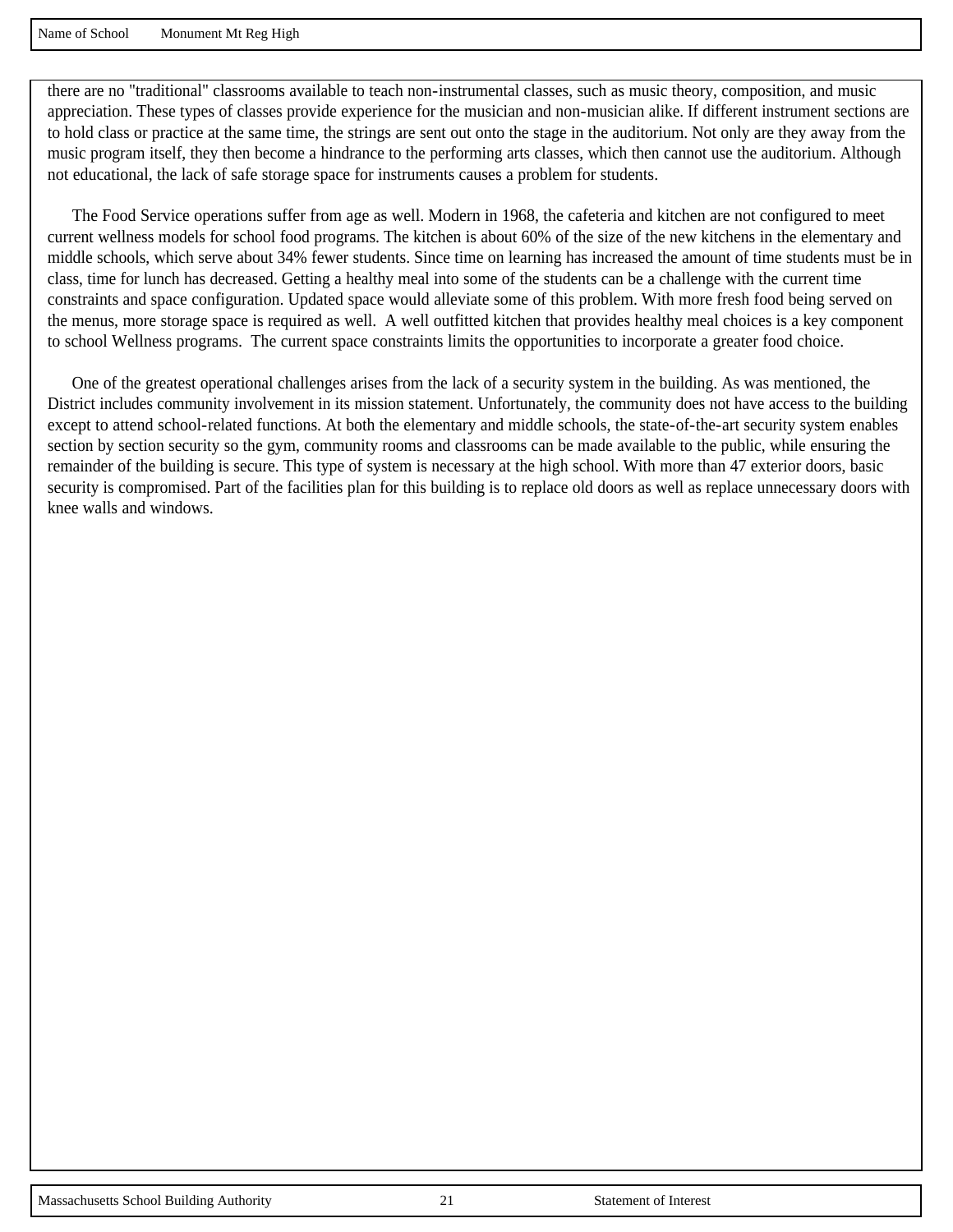## **Vote**

Vote of Municipal Governing Body YES: NO: Date:

Vote of School Committee YES: NO: Date:

Vote of Regional School Committee YES: 10 NO: 0 Date: 11/6/2008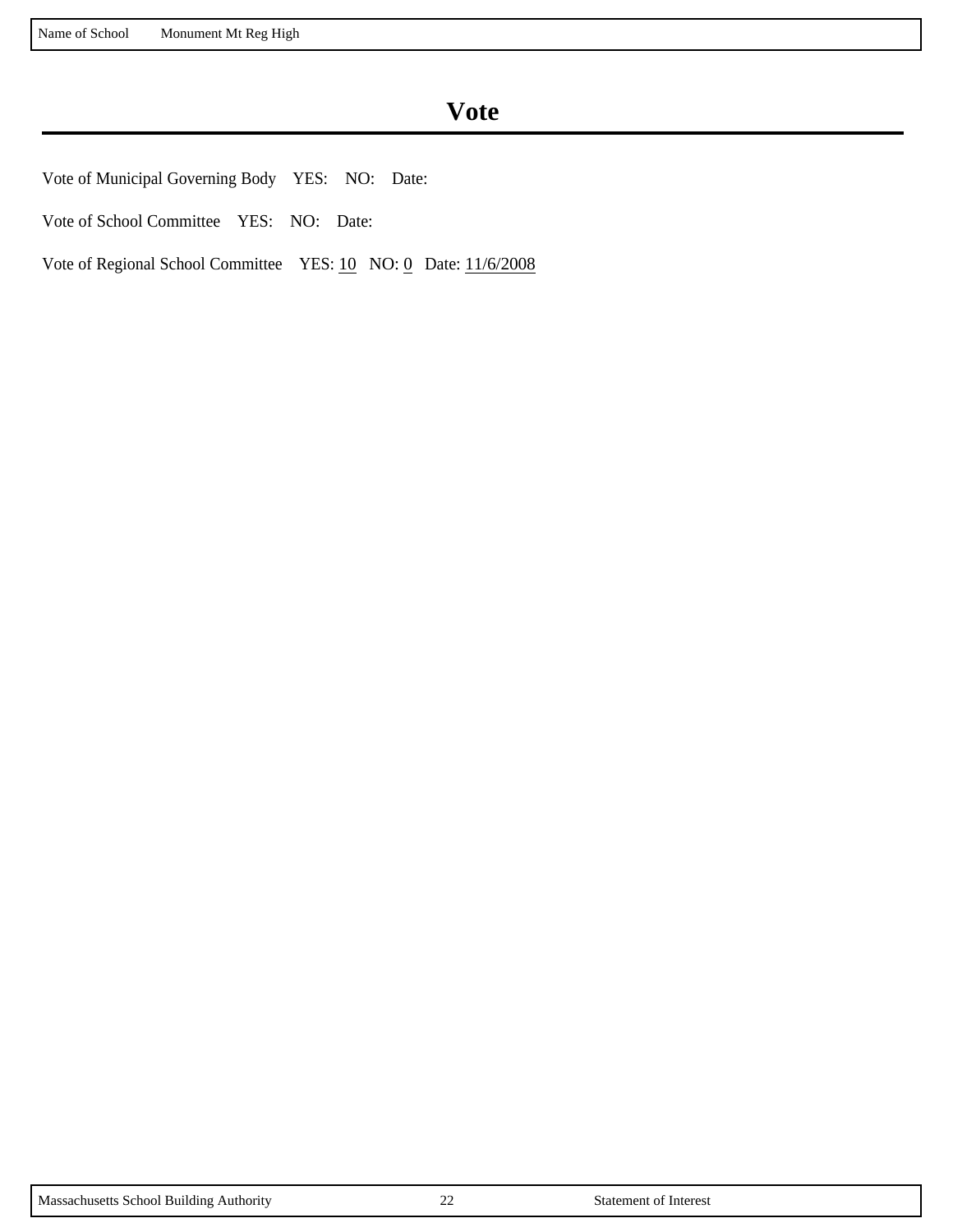### **Form of Vote**

The following form of vote should be used by both the City Council/Board of Aldermen, Board of Selectmen/equivalent governing body AND the School Committee in voting to approve this Statement of Interest.

If a regional school district, the regional school district should use the following form of vote.

| Resolved: Having convened in an open meeting on _________________, the                                                                    |  |
|-------------------------------------------------------------------------------------------------------------------------------------------|--|
| [City Council/Board of Aldermen, [City Council/Board of Aldermen,                                                                         |  |
|                                                                                                                                           |  |
| in accordance with its charter, by-laws, and ordinances, has voted to authorize the Superintendent to                                     |  |
| submit to the Massachusetts School Building Authority the Statement of Interest dated __________                                          |  |
|                                                                                                                                           |  |
| $[Address]$ which                                                                                                                         |  |
| describes and explains the following deficiencies and the priority category(s) for which                                                  |  |
| $Name of City Town/District$ may be invited to apply to the                                                                               |  |
| Massachusetts School Building Authority in the future                                                                                     |  |
|                                                                                                                                           |  |
|                                                                                                                                           |  |
|                                                                                                                                           |  |
|                                                                                                                                           |  |
|                                                                                                                                           |  |
| $[Insert a description of the priority(s) checked off on$                                                                                 |  |
| the Statement of Interest and a brief description of the deficiency described therein for each priority]; and hereby further specifically |  |
| acknowledges that by submitting this Statement of Interest, the Massachusetts School Building Authority                                   |  |
| in no way guarantees the acceptance or the approval of an application, the awarding of a grant or any                                     |  |
|                                                                                                                                           |  |
| other funding commitment from the Massachusetts School Building Authority, or commits the                                                 |  |
| $[Name of City Town/District]$ to filing an application for funding with the                                                              |  |
| Massachusetts School Building Authority.                                                                                                  |  |